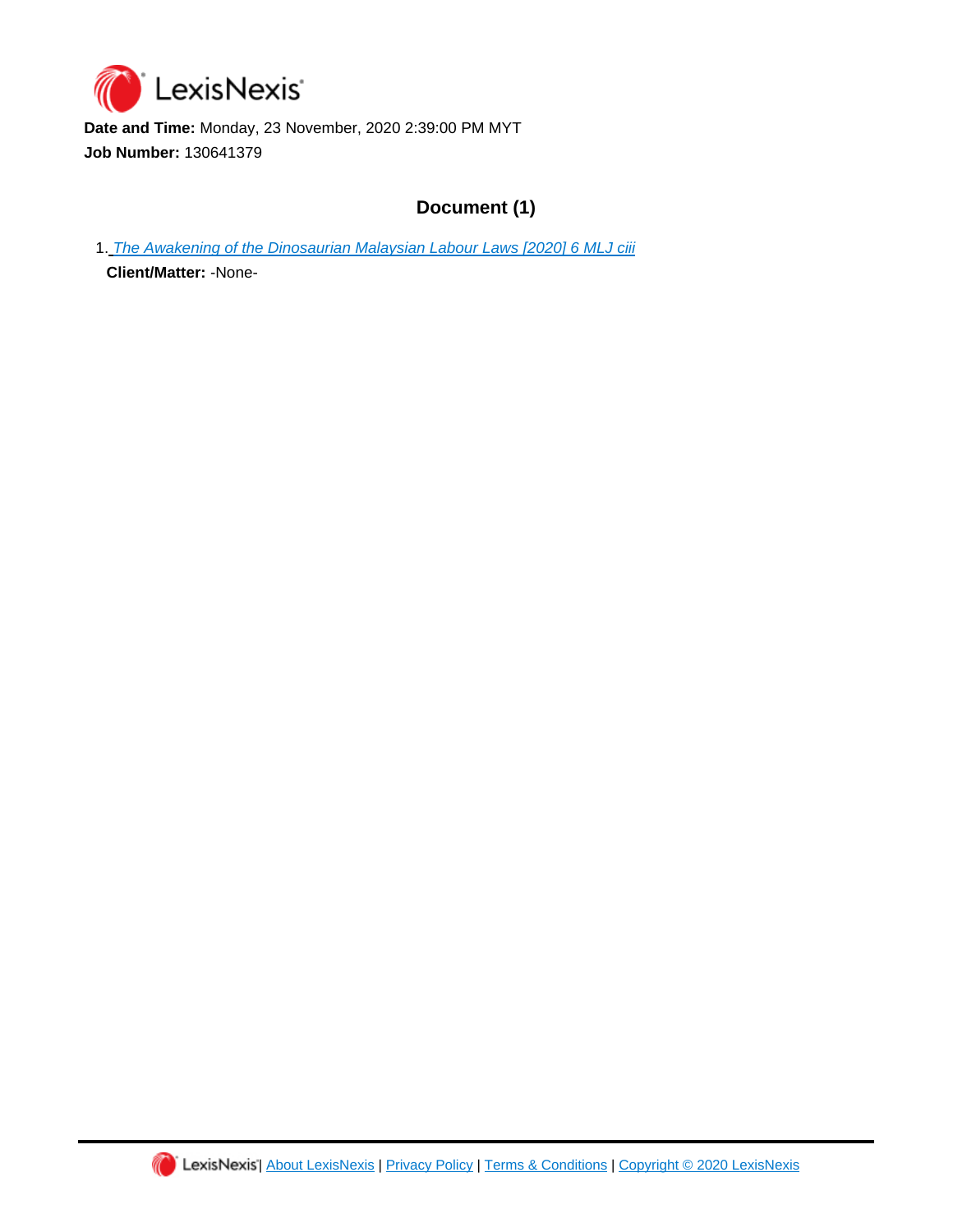Malayan Law Journal Articles

THE AWAKENING OF THE DINOSAURIAN MALAYSIAN LABOUR LAWS

*Dr Chithra Latha Ramalingam*

*Senior Lecturer, Help University*

*and*

*Professor Dato' Sri Dr Ashgar Ali Ali Mohamed*

*Ahmad Ibrahim Kulliyyah of Laws*

*International Islamic University Malaysia*

# **INTRODUCTION**

The laws relating to employment are enacted to protect the rights of workers against exploitation by their employers. Although there are many laws regulating the relationship between an employee and employer in Malaysia, the focus of this article will be on the following two sources, the Employment Act 1955 ('the EA 1955')**<sup>1</sup>** and the Industrial Relations Act 1967 ('the IR 1967').**<sup>2</sup>** There are many reasons as to why employment law is very important and should be taken seriously. One of the many reasons are to prevent employees from being forced to overwork by employers. The EA 1955 provides inter alia, that employees should not exceed eight hours of work a day and should only work 48 hours in a week unless overtime wages are paid. Further, employees have to be given their fair amount of holidays and leaves as stated by the law. Without the EA 1955, employees may be forced to overwork which may cause many complications such as effects therefrom on their health. Furthermore, with the Children and Young Persons (Employment) Act 1966,**<sup>3</sup>** the abuse of child labour can be prevented in this country. In this Act, a person aged below 14 years is categorised as child while a person above 14 and below 16, a young person.**<sup>4</sup>** Children and young persons are only allowed to be employed in the family businesses that involve light work and do not require the use of machines. In the absence of these restrictions, there is high possibility that they may be exposed to exploitation which may lead to corruption.

Aside from the above, the Occupational Safety and Health Act 1994**<sup>5</sup>** is another act that protect workers' health and safety at the workplace. In this Act, employers are to make sure employees have a safe work environment. Employers has to keep up with the maintenance of the machines and systems used in the workplace from time to time to reduce the risk of their employees from getting injured. Employers are also responsible to send all employees for training to ensure they learn and understand all machines and systems well before working with it. We can conclude that this Act is very important and all the policies in this Act must be taken into account in all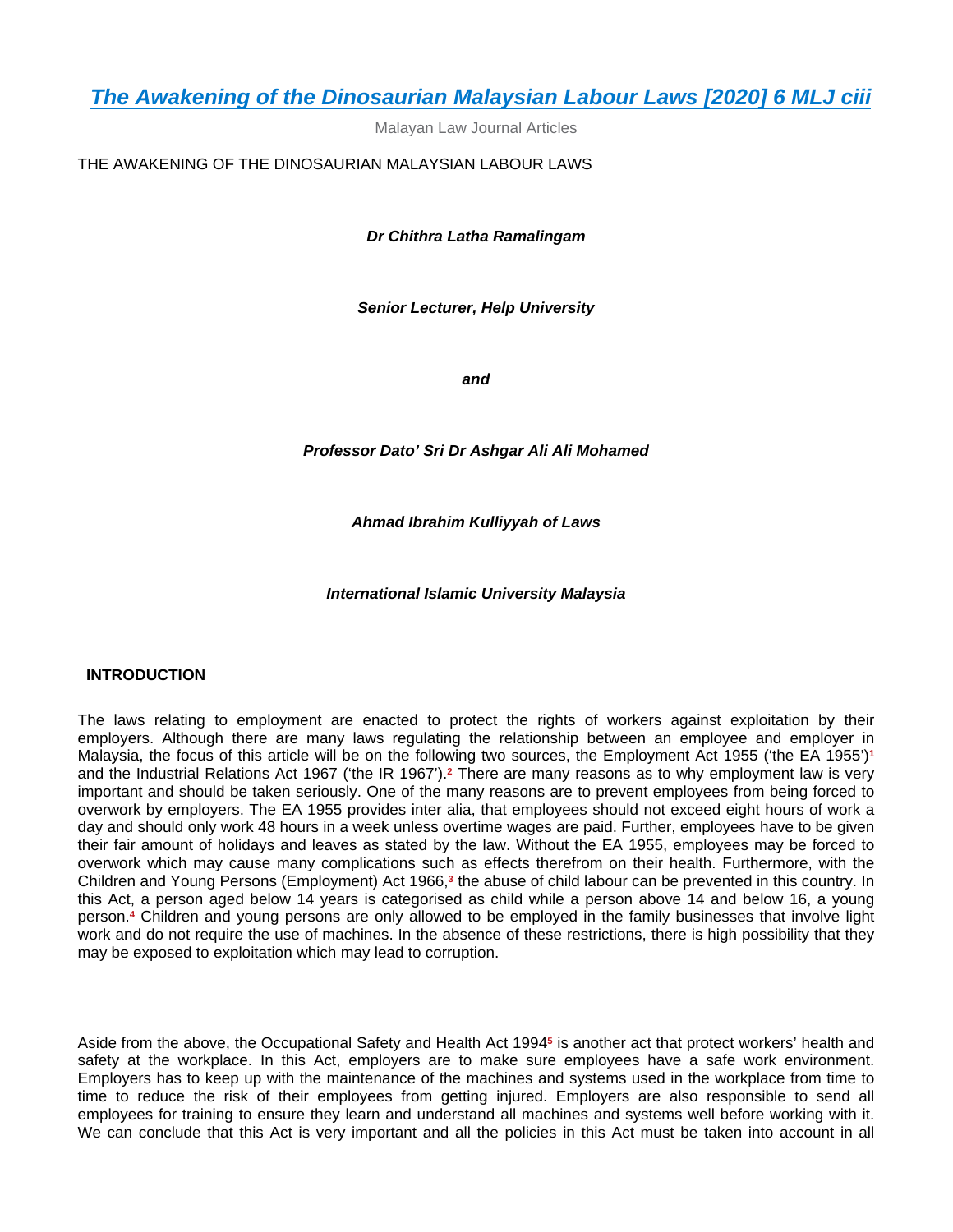companies.

It is undeniable that an organisation's most prized possession would most definitely be their employees. Employees make up a huge part of an organisations productivity and efficiency. It is without a doubt that organisations should treat their employees with utmost respect and make it a priority to instil equality within the workplace. In spite of this concept being as simple as it is, employees till to date face many issues regarding the unfair pressures of being treated poorly, being overworked and lacking democratic working environments.**<sup>6</sup>** Even though these issues have been clearly covered by the EA 1955, many organisations fail to give these disputes the attention they deserve and lack the practice of implementation to reduce the rate of organisational concerns. In order to avoid such circumstances, it is crucial for employees to be fully aware of their rights as members of an organisation. What are the common issues that arise from employees not knowing their rights? These issues range from workplace bullying all the way to downright discrimination of all sorts.

Workplace bullying occurs when employers instil any form of fear into their employees. Employees at this state will often give in or surrender to the authority of their employer or supervisor. A situation as such will eventually reduce job motivation, job satisfaction and may cause mental trauma to employees in the long haul. This is where employee awareness to their rights come into place. Knowing when to take a stand as an employee within the organisation is key when being pushed around unnecessarily. Another example of workplace bullying would include denying and dismissing employee for their trade union involvement. This act was clearly called out upon by the Malaysian Trade Union Congress ('MTUC') when Sabah forest industries denied their employees from forming a trade union for over decades. This act should be considered lawfully wrong as employees should be given the liberty to fight for their rights and it all begins simply by making it a priority to educate employees on their rights. The following content of this article will further explain the issues that have been frequently faced by employees due to the lack of awareness to their rights.**<sup>7</sup>**

# **MALAYSIAN EMPLOYMENT LAWS**

As noted earlier, employment law is an important area as it provides guideline and protection for employee and employer to ensure a healthy and fair working employment in their organisation. It also helps to provide equality to everyone as well as stability for companies. The areas covered under Malaysian employment law are as follows:**<sup>8</sup>** (i) EA 1955; (ii) IR 1967; (iii) Trade Unions Act 1959 ('the TUA');**<sup>9</sup>** (iv) the Employment (Termination and Layoff) Benefits Regulations 1980;**10** (v) Children and Young Persons (Employment) Act 1966; (vi) Minimum Retirement Age Act 2012;**11** (vii) Minimum Wage Order 2016;**12** (viii) Employment (Part-time Employees) Regulations 2010;**<sup>13</sup>** and (ix) Employment (Limitation of Overtime Work) Regulations 1980.**14** This article however will only discuss some of the abovementioned labour statutes.

*(i) Employment Act 1955:* The EA 1955 is the principal legislation that governed the employment practice and employer-employee relationship in Malaysia. However, the EA is only applicable in West Malaysia as Sabah and Sarawak have their own labour statues namely, the Sabah Labour Ordinance and the Sarawak Labour Ordinance although it is admitted that the contents of the labour statues of the West Malaysia and that of the East Malaysia are identical. The EA 1955 provides guideline and protection to a certain category of workers as well as established certain rights for both employer and employee.**15** The content of the Act covered are contract of service, payment of wages, employment of women, maternity protection, complaints, termination and lay-off benefits, and other employee benefits such as, working hours, overtime, rest day, annual leave, public holidays and sick leave, among others.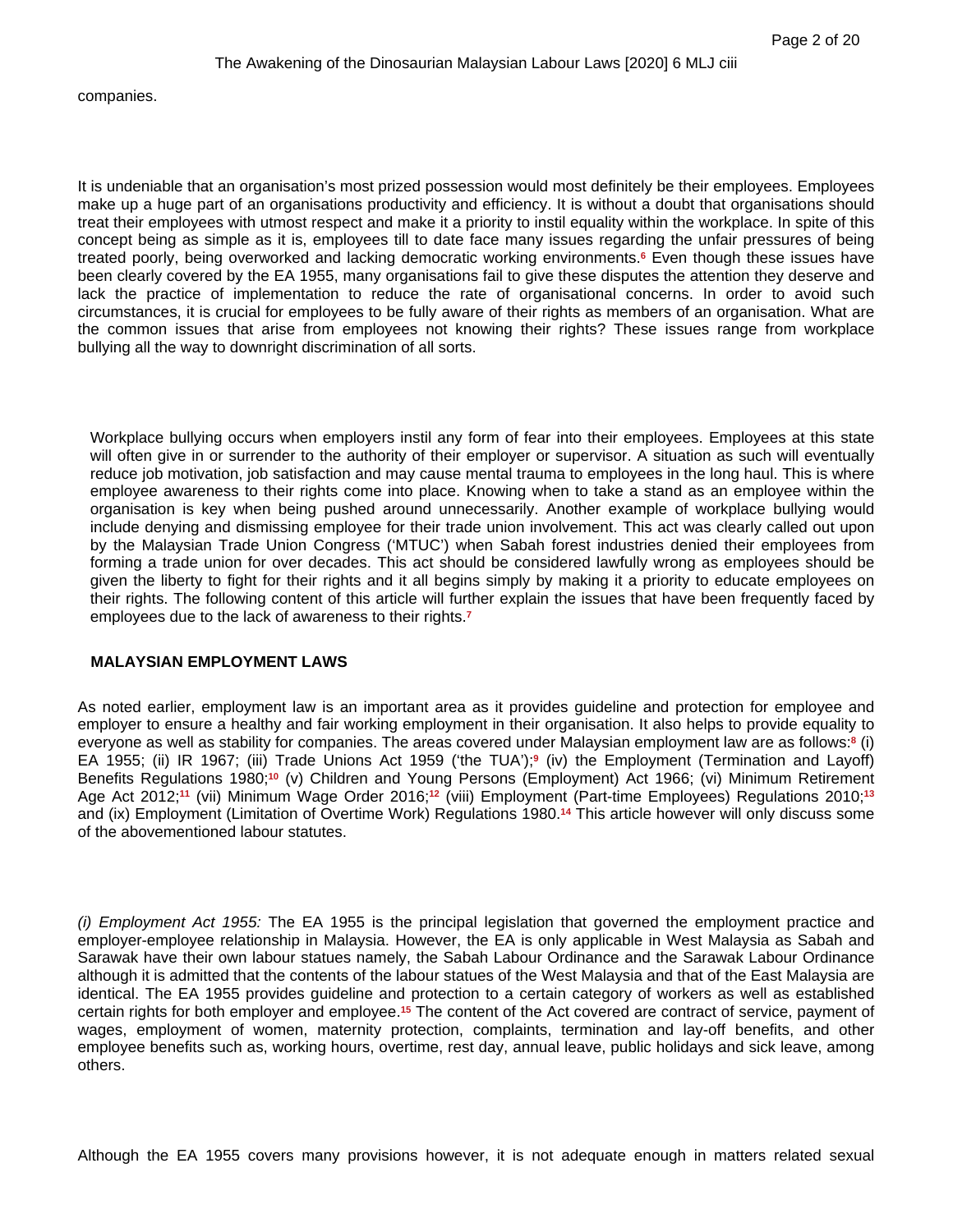harassment and discrimination. For example, the amendments made to this Act in 2012 exempted employers from investigating sexual harassment cases if they think that complaint was 'frivolous, vexatious or is not made in good faith'.**16** In fact, the implementation regarding sexual harassment under the Act is not effective enough to prevent and eradicate sexual harassment in the workplace. Therefore, laws and regulations related to sexual harassment should be highlighted and amplified for the benefit of everyone, regardless of gender.

Other than that, the current laws in Malaysia is still not able to fully address issues related to discrimination as there are no any specific law prohibiting discrimination. Undoubted, workplace discrimination is a bitter experience that demoralises workers who normally feel their services to the organisation is not appreciated and this inevitably affects their work performance. In fact, there are many international instruments that promotes equal right to both men and women and the prohibition of workplace discrimination such as the United Nations Universal Declaration of Human Rights and the United Nations Convention on the Elimination of All Forms of Discrimination against Women. The International Labour Organisation ('ILO') has designated two conventions to address on the workplace discrimination. Refusing to employ a person by reasons of his race, religion or religious attires, discriminating against a prospective employee on the terms and conditions in the offer of employment, and a woman granted maternity leave being excluded when it comes to promotion among others ought to be prohibited expressly in a workplace discrimination law.

It is surprising to note that the Malaysian authorities stated that there is no need to enact any Anti-Discrimination Act in this country as the unity is still under control.**17** The reason behind this decision is that the government stated that unity should be fostered at a young age through education and not by law enforcement. As a saying goes, 'prevention is better than cure'. It may be added that while the basic concept of equality before the law and equal protection of the law is enshrined in the Federal Constitution art 8(1), this provision according to the Federal Court in *Beatrice AT Fernandez v Sistem Penerbangan Malaysia & Anor,<sup>18</sup> only addresses the contravention of an* individual's rights by a public authority. But when the rights of a private individual are infringed by another private individual, the above constitutional provision will take no recognisance of it. Many countries have enacted antidiscrimination law including at the workplace and those involving a jobseeker, for example the Australian Human Rights Commission Act 1986 prohibits *inter alia,* discrimination in employment because of a person's religion, political opinion, national extraction, nationality, social origin, medical record, criminal record or trade union activity*.* Likewise, the New Zealand Human Rights Act 1993 prohibits discrimination on a wide variety of grounds in areas of public life including employment. Be that as it may, it is the responsibility of every employer to make sure that their employees and people who apply for job with them are treated fairly and are not subjected to discrimination. In fact, it is high time for this country to roll out a workplace discrimination law that prohibits workplace discrimination including those involving the job seekers. The government should take initiative in solving discrimination issues before it worsened.

*(ii) Children and Young Persons (Employment) Act 1966:* The Children and Young persons (Employment) Act 1966 is the principal Act regulating the employment of children and young persons to give them rights and provides them protection from mistreatment in their employment. The Act defines children as those who are below the age of 14, while young person is those who has not yet reach the age of 16. This Act also provides the type of work that they can perform while protecting them from unfavourable, dangerous, and exploitative employment.

In June 2018, an estimated 200,000 children aged from 5–18 were found to be working in various sectors in Sabah. In addition, 60,000 children and young person were discovered to be involved in the plantation sector and with most of them being Indonesian. However, the explanation for this situation is that they are only helping their parents, therefore, it cannot be viewed as child labourers.**19** In Malaysia, it is common to spot children or young persons' working, especially in family-oriented business. They can be seen helping their parents by doing lightweight job such as, managing the cash register, serving customers or washing up plates and bowls. This is considered as a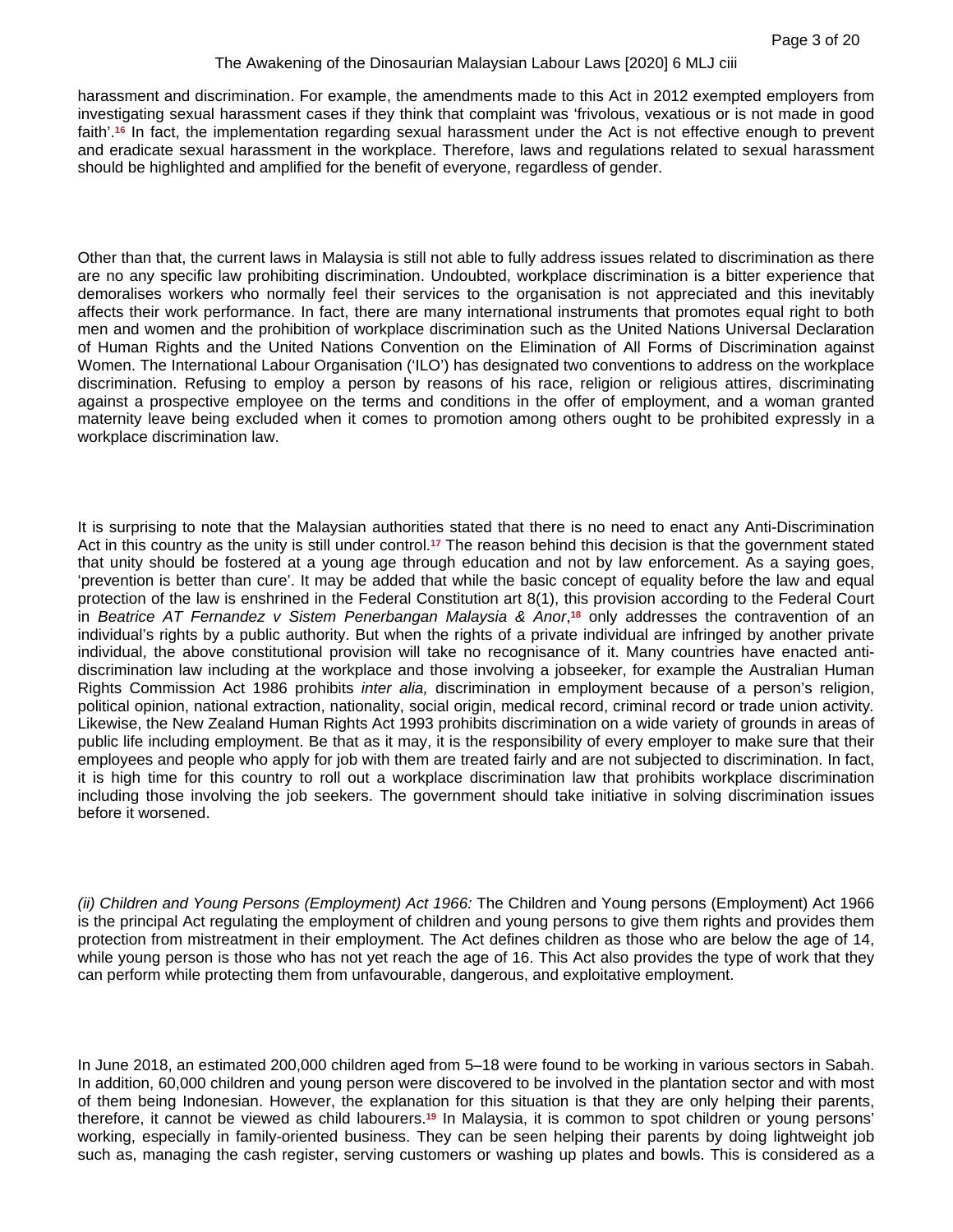norm, especially in a Chinese family.**20** Therefore, child labour law in Malaysia is not effective enough in terms of implementation as child labour is considered a norm in Malaysia despite the heavy punishment that could be imposed if found doing so.

It may be noted that 'child labour' is defined as work carried out by children in the formal and informal sectors. The formal settings include a variety of industries such as in agriculture, manufacturing, fishing, construction and domestic services. While for the informal sector examples include scavenging, shining shoes or family enterprises. In some extreme cases, child labour involves children being enslaved, separated from their families, expose to serious hazards and illnesses. The term 'child labour' according to the ILO deprives children of their childhood, their potential and dignity, and is harmful to their physical and mental development. In 2015, the ILO celebrated their annual event on the 'World Day Against Child Labour 2015' with the theme 'NO to child labour -YES to quality education!' In conjunction with the said event, the ILO promoted free, compulsory and quality education for all children and to take more concerted efforts to ensure that national policies on child labour, and education are consistent and effective.

The first legally binding international instrument to incorporate a complete range of human rights for children, including civil, cultural, economic, political and social rights is the United Nation's Convention on the Rights of the Child. The Convention defines child as a person below the age of 18 years. It promoted inter alia, basic human rights of children such as the right to protection from economic exploitation and the right to education. Apart from the above, the ILO also promoted the protection of child labour *vide* its two Conventions namely, Convention on Minimum Age for Admission to Employment (Convention No. 138) and Convention on the Worst Forms of Child Labour ('Convention No 182'). The ILO's Convention No. 182 has been ratified by more than 90% of ILO's 186 member States since its adoption in 1999.**21** In light of the above international instruments, a vast majority of countries around the globe have also adopted legislative measures with a view of placing restrictions on the employment and work of children. Hence, the enactment of the Malaysian Children and Young Persons (Employment) Act 1996. It may be added that the exploitation of children and young persons in the workplace is a global phenomenon. Vigorous enforcement of the Act is necessary and must be made a priority so as to ensure that young workers are not exposed to any form of exploitation or danger that may interfere with their education, health, moral or social development. Continuous commitment and support from all sections of the society shall play a great role in realising the aim of combating child labour.

# **REFORMING LABOUR LAWS — PRIORITY THAT IS NOT A PRIORITY?**

The Human Resources Ministry announced that it is aiming to amend three acts that are considered outdated;**<sup>22</sup>** EA 1955, Employees' Minimum Standards of Housing, Accommodations and Amenities Act 1990**23** and the Occupational Safety and Health Act 1994. The Minister provided that, the amendments will also be streamlined with the Labour Ordinance of Sabah and Sarawak. It is undeniable that many of our labour laws are outdated due to the changing employment situation around the world. The proposed amendments not only will benefit the employers and employees, but also foreign investors. The Ministry of Human Resources released the list of proposed amendments on 4 October 2018 with the public welcomed to provide feedback on the proposals.**<sup>24</sup>**

The main changes to the Act will be further discussed below.

# **Application of the Act**

Currently, the EA 1955 only covered employees who earns not more than RM2,000 and or those who works in manual labour. Thus, making the Act applicable to all employees regardless of their monthly earning and job position is included in the proposal. Nevertheless, those who earn more than RM5,000 per month would not be covered in certain provisions such as, hours of work, retrenchment benefits, and payment for working on a public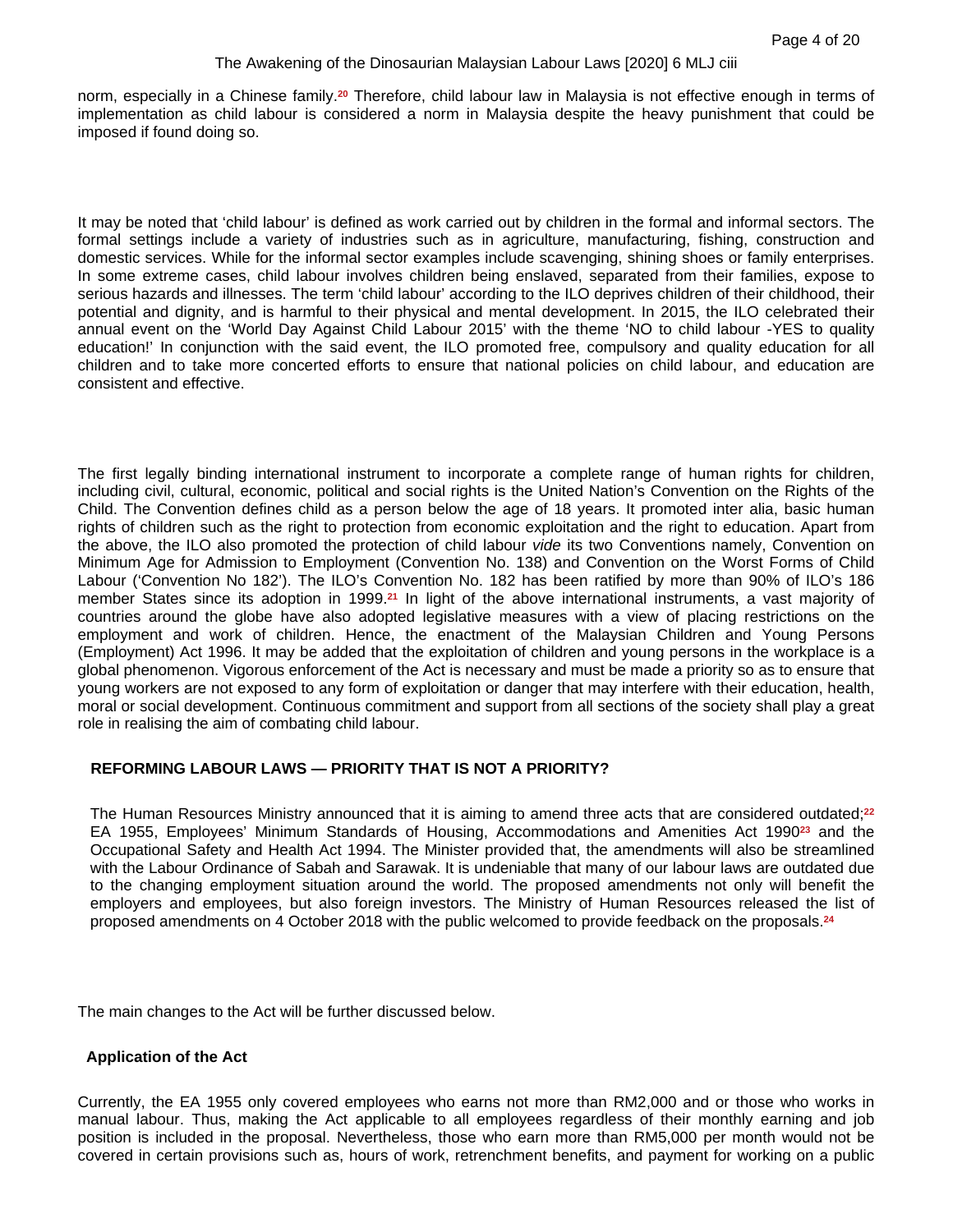holiday.

The differences between an employee and independent contractor are also included in the proposal. A person will be presumed as an employee in certain conditions, such as:

- (a) the manner of work is subject to the control or direction of the other person;
- (b) the hours of work are subject to the control or direction of the other person;
- (c) the person's work constitutes integral part of the other person's business;
- (d) the work is performed solely or mainly for the benefit of the other person; and
- (e) the person is provided with tools, raw materials or work equipment by the other person.

## **Anti-discrimination**

The proposal also include provision to prohibit employers from discriminating job seekers based on their gender, religion, race, disability, language, marital status and pregnancy. This is new as currently there are no similar antidiscrimination provisions under the current Act.

# **Job Carnivals**

Issue related to job carnivals or job fairs does not exist in the current Act. The proposal provides that approval from the Director General is needed to organise a job fair. As such, this will affect entities such as service providers and recruitment agencies. However, employers do not need to obtain such approval if he wants to organise a job fair with the purpose to fill up vacancies in his company.

# **Rights of Pregnant Employees**

Under the proposed amendment, maternity leave is being raised from the current 60 days to 98 days. This is good news for employees, however, employers will need to face the additional salary burden which increases business expenses. Other than that, pregnant employees will also be protected from being terminated during maternity leave on the ground of pregnancy.

#### **Flexible Working Hour**

A new section is introduced on flexible work arrangement. This means, employees can make a request for flexible working arrangement, and employer would need to respond to the said request within a month and notify the employee via writing. However, employers can choose to refuse the request made on several reasons as below:

- (a) inability to reorganise work among employees;
- (b) inability to recruit additional employee;
- (c) detrimental impact on quality;
- (d) detrimental impact on performance; and
- (e) burden of additional cost.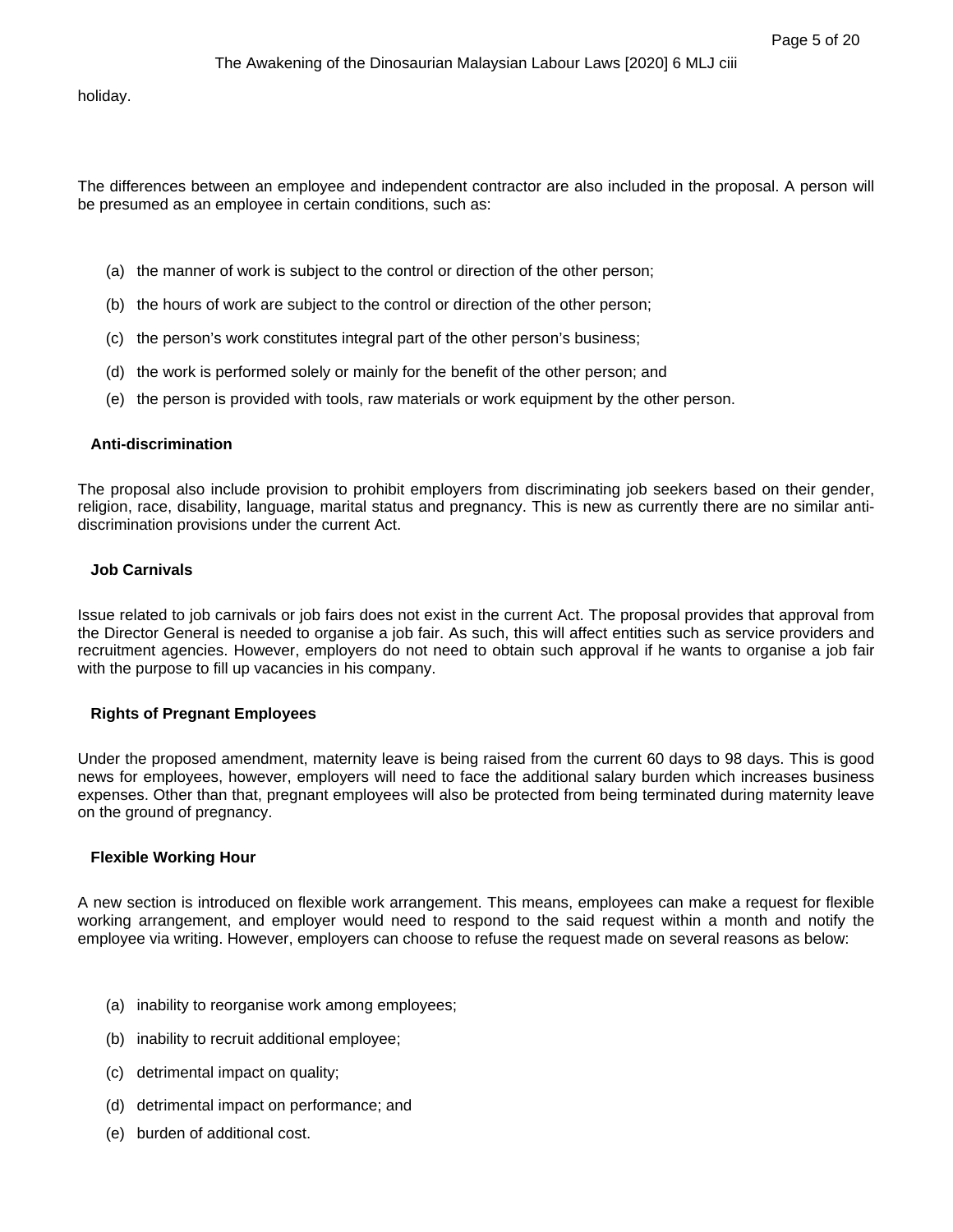#### **Sexual Harassment**

Finally, employers will no longer have the right to reject any complaint related to sexual harassment. The current Act allow employers to refuse to inquire into complaints of sexual harassment. Furthermore, employers will also be required to write a code of prevention of sexual harassment and placed it in a conspicuous area in the workplace.

#### **Lifting Limitation Involving Female Employees**

In Malaysia, women are not allowed to work late or odd hours. The proposed amendments seeks to remove this limitation and allowing them to work late. However, employers would need to provide a reasonable level of safety and security to them. This helps to widen the work choices for women and provide them with equal opportunities that men have.

#### **Domestic Employees**

The phrase 'domestic servants' is being proposed to change to 'domestic employees' as the word 'servants' seem to be outdated and demeaning which could give rise to negative stereotyping. As Haines puts it in the following term; 'labourer and worker are words that carry a menial flavour'. He further noted that, 'employee' is higher in the social scale of values than a worker or labourer while the term 'servant' has always implied subservience and actually means 'slave'.**25** Fridman also expressed a similar view when he stated that terms such as 'employment', 'employer' and 'employee' seemed to be much more in keeping with modern life and conditions, and with modern views on the relationship between those who pay for and those who provide labour.**26** Thus, the change in the terms reflected a new concept of legal equality between parties to a contract.**<sup>27</sup>**

# **ISSUES FACED BY EMPLOYEES Gender Discrimination**

Discrimination in the workforce happens anywhere and everywhere. Discrimination implies an unfair treatment of two or more persons or subjects on grounds such as race, gender, disability, age and religious belief, among others. Gender discrimination exists when women for example, are treated less favourably or suffer detrimental treatment at the workplace as a result of unreasonable differential treatment between men and women.

The ILO considers discrimination as a differential and less favourable treatment of certain individuals because of any characteristics such as sex, race and religion, regardless of their ability to fulfil the requirements of the job. The United Nations Universal Declaration of Human Rights 1948 provides that all human beings are born free and equal in dignity and rights. Discrimination often arises within the employee-employer dynamic, but it may come to surprise when employees of equal rights part take in this. This illegal act may have various aspects on where it is implemented and practiced, be it consciously or unconsciously. These aspects include age, gender, race, national origin and several others. Discriminatory practices in the workplace in terms of promotion, job assignment and requirement, leave entitlement and termination, among others, are prohibited by the United Nations Convention on the Elimination of All Forms of Discrimination against Women ('CEDAW'). CEDAW which is based on the principles of equality and of non-discrimination, has been ratified by more than 180 countries. The ILO has also taken proactive steps in the elimination of employment discrimination at the workplace mainly to give effect to the principle that 'poverty anywhere constitutes a danger to prosperity everywhere', in the 1944 Declaration of Philadelphia. Two significant conventions of the ILO that addresses on discrimination in respect of employment and occupation is the Convention on Equal Remuneration ('Convention No 100') and Discrimination (Employment and Occupation) ('Convention No 111'). Convention No 100 is confined to the subject of remuneration between men and women while the Convention No 111 is wide enough to cover almost any aspect of employment that would cause discrimination on various grounds.

In order to remove barriers faced by women in their effective participation in the workforce, many countries have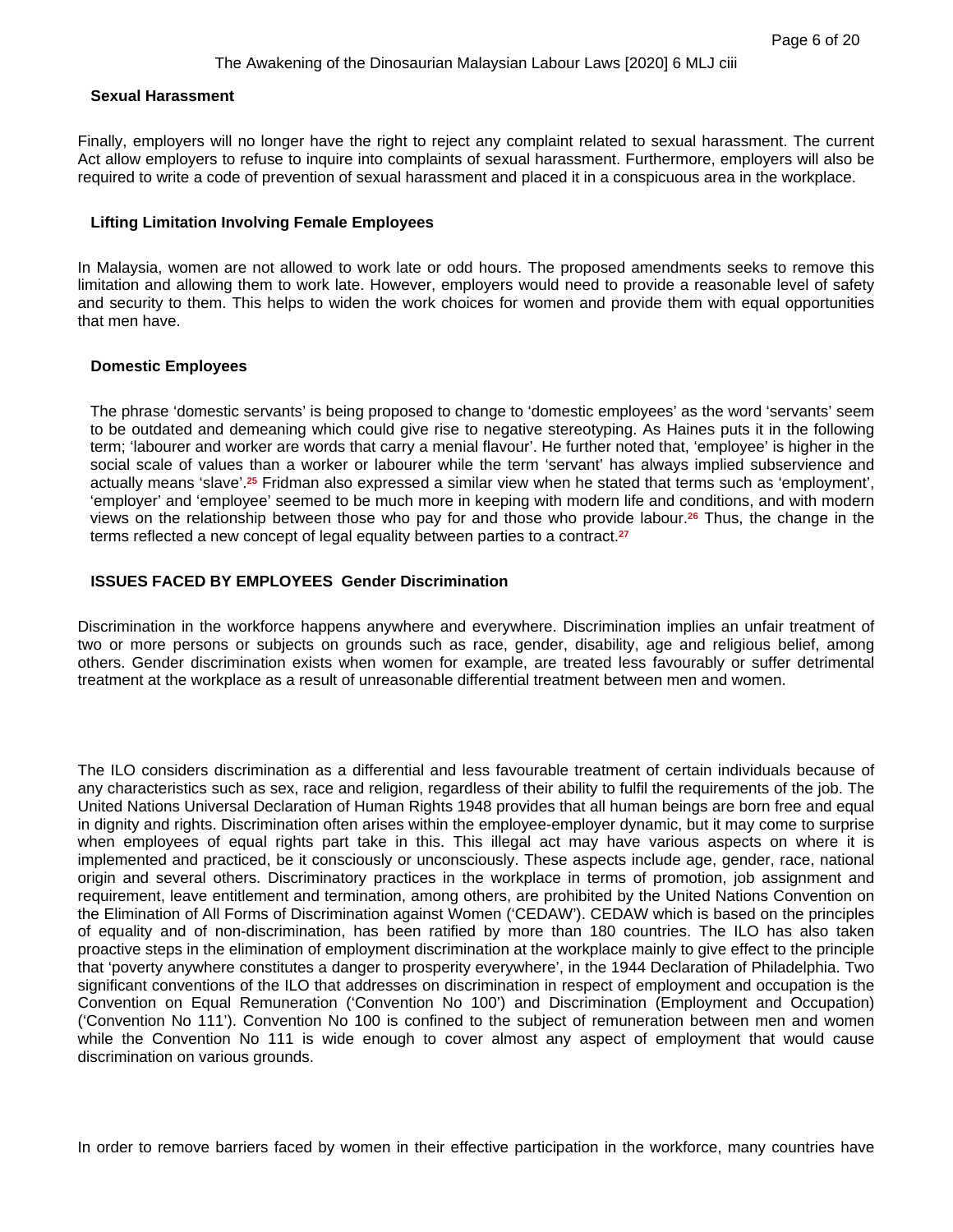enacted sex discrimination legislations for example, the UK Sex Discrimination Act 1975, New Zealand's Human Rights Act 1993 and Australian Sex Discrimination Act 1984, among others. The Australian Sex Discrimination Act 1984, for example, makes it unlawful for an employer to discriminate against an employee on the ground of the employee's sex in the terms and conditions of employment, denying or limiting the employee's access to opportunities for promotion, transfer or training, or to any other benefits associated with employment, dismissing the employee or subjecting the employee to any other detriment.

In Malaysia, the basic concept of equality before the law and equal protection of the law is contained in art 8(1) of the Federal Constitution. The article generally prohibits discrimination against a person or class of persons unless there is a rational basis for such discrimination. The word 'gender' was inserted into art 8(2) in order to comply with Malaysia's obligation under the CEDAW, to reflect the view that women were not discriminated.

As persons can be classified in many aspects such as age, education, ability and occupation to name but a few, the varying needs of these persons often require separate treatment and hence, the doctrine of classification was held constitutional. In fact, art 8(2) begins with the exclusion clause of '[e]xcept as expressly authorised by this Constitution', which demonstrates that certain kinds of discrimination may be allowed under the express provisions of the Constitution.

The landmark gender discrimination case in the Malaysian context is the Federal Court's decision in *Beatrice AT Fernandez v Sistem Penerbangan Malaysia & Anor***28** where the Federal Court held, inter alia, that the constitutional law as a branch of public law only addresses the contravention of an individual's rights by a public authority. However, when the rights of a private individual are infringed by another private individual, constitutional law will take no recognisance of it.

The more recent case on gender discrimination at the workplace in Malaysia is the case of *Airasia Berhad v Rafizah Shima bt Mohamed Aris***29** where the Court of Appeal held that cl 5.1(4) of the training agreement entered into between the appellant and the respondent which provides inter alia, that the respondent must not get pregnant during the duration of the training period was a lawful contract between private parties and thus, the agreement did not violate article 8 of the Constitution.

In light of the superior court's decision on gender discrimination in the context of art 8, it is submitted that the Malaysian legislature should seriously consider enacting a gender or sex discrimination law based on the concept of gender discrimination as defined under the CEDAW. The law is required to ensure a workplace free from any forms of gender or sex discrimination.

It is worth noting that women especially have experienced their fair share of workplace discrimination by gender bias employers who explicitly undermine female rights and equality when being brought to the table against male employees. A thorough research has been conducted by the Department of Statistics Malaysia to conclude statistical evidence that a mere 22.2% management roles and senior positions were given to women. The former chairman of the Human Rights Commission of Malaysia (Suhakam) Tan Sri Razali Ismail has computed results stating, for every RM100 earned by a male employee, a female employee were to earn a slightly lower figure summing up to RM93.80.**30** The figure below shows the percentage of women employment and unemployment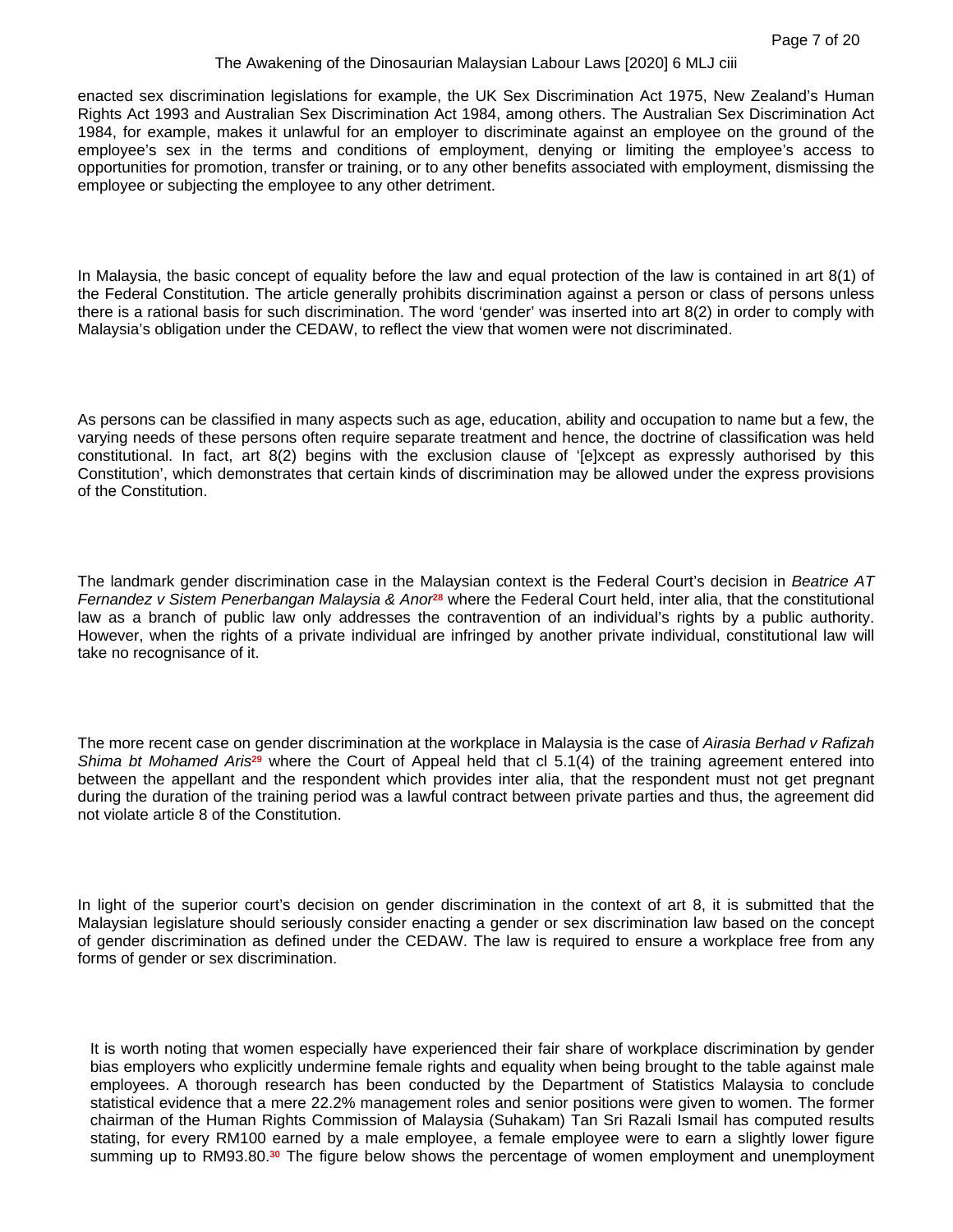and how it widely varies from the male employment and unemployment rates.**<sup>31</sup>**

| <b>Featured indicators</b>                                                          |      |      |
|-------------------------------------------------------------------------------------|------|------|
|                                                                                     | 2000 | 2017 |
| Employment in agriculture, female (% of female employment) (modeled ILO estimate)   | 14.1 | 6.7  |
| Employment in agriculture, male (% of male employment) (modeled ILO estimate)       | 20.7 | 14.0 |
| Employment in industry, female (% of female employment) (modeled ILO estimate)      | 28.9 | 19.8 |
| Employment in industry, male (% of male employment) (modeled ILO estimate)          | 34.0 | 32.0 |
| Employment in services, female (% of female employment) (modeled ILO estimate)      | 57.0 | 73.5 |
| Employment in services, male (% of male employment) (modeled ILO estimate)          | 45.3 | 54.0 |
| Unemployment, female (% of female labor force) (modeled ILO estimate)               | 3.1  | 3.9  |
| Unemployment, male (% of male labor force) (modeled ILO estimate)                   | 3.0  | 3.1  |
| Wage and salaried workers, female (% of female employment) (modeled ILO estimate)   | 76.4 | 73.7 |
| Wage and salaried workers, male (% of male employment) (modeled ILO estimate)       | 73.0 | 75.1 |
| Contributing family workers, female (% of female employment) (modeled ILO estimate) | 11.1 | 7.5  |
| Contributing family workers, male (% of male employment) (modeled ILO estimate)     | 2.7  | 2.3  |

Over the years, it has been clearly observed that female employment rates in various sectors have reduced at a higher percentage when measured against the male employment rates. The highlighted figures above further dives into the percentage of paid workers from the year 2000 to the year 2017. While the male wage and salaried workers have increased by 2.1%, the female wage and salaried workers have decreased by 2.7%. Female employees should be encourageding and not suppressed of their opportunities. In light of the above, the proposal to amend the EA 1955 to address all types of discrimination at the workplace is timely and it is suggested that the Act should be applicable to all workers irrespective of their wages or their categorisation into manual or non-manual.

Further, the protection under the Act should also be extended to domestic servant. The Act should also protect foreign workers against retrenchment. In particular, section 60N which favours local over migrant worker should be reviewed in the interest of promoting fairness to workers. The section provides that when the employer is required to reduce his workforce, the employer shall not terminate the services of a local employee unless he has first terminated the services of all foreign employees employed by him in a capacity similar to that of the local employee. It is reiterated that United Nations Universal Declaration of Human Rights 1948 promotes all human beings as born free and equal in dignity and rights. Hence, discriminatory practices in the workplace in terms of promotion, job assignment, leave entitlement and termination should be abhorred as per the CEDAW and the ILO.

#### **TRADE UNION FORMATION**

When discussing employee rights the concept of a trade union often comes to light. Why is this so? What is a trade Union? And how effective is it in Malaysia? A trade union is an association formed by employees from similar job functions that work together to stand for certain organisational beliefs and similar interests of its members. Trade unions are huge supporters for employee equality. They strongly prioritise employee satisfaction and inclusion within the workplace. Moreover, trade unions form a concrete bridge connecting employees directly to management for effective communication about employee well-being and enabling the under dogs of the organisation to voice out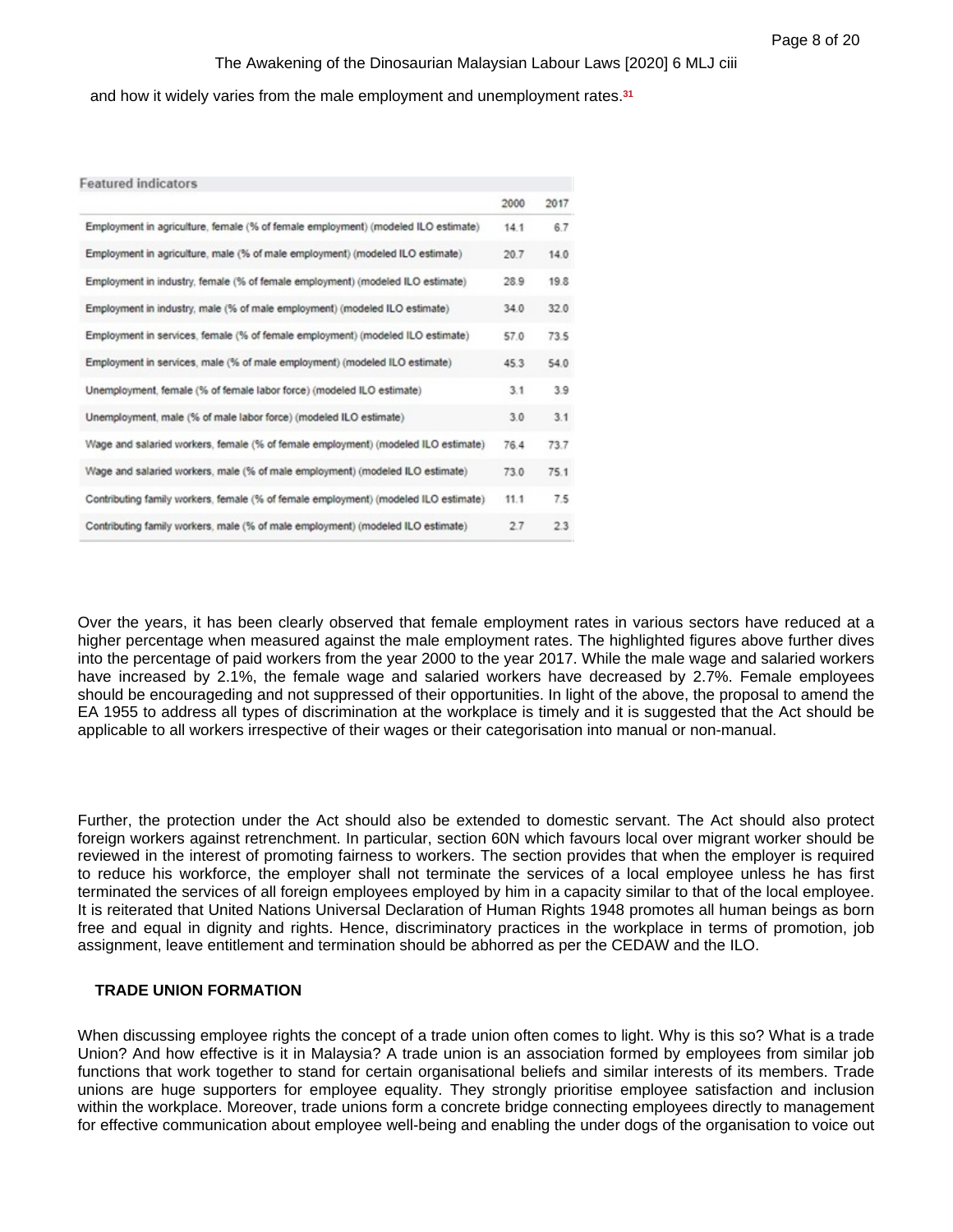their problems and opinions regarding changes in the workforce.

In Malaysia, the Federal Constitution guarantees every Malaysian citizen the right to form associations. Freedom of association refers to the right to form a legal identity in order to act collectively. It is a prerequisite for sound collective bargaining and social dialogue. However, article 10(2)(c) of the Federal Constitution gives power to Parliament to impose legal restrictions on the right to form associations if it deems such restrictions is 'necessary or expedient in the interest of security of the Federation or any part thereof, public order or morality'. Further, the TUA and IRA 1967 governs the trade union activities in Malaysia. The TUA requires every trade union to seek registration in accordance with the procedure contained in the said Act. Further, the IRA 1967 requires that the union must be recognised by the employer before the union can represent employees, whether individually or collectively.

Trade unions may come off as the pillar of strength supporting employee pecuniary and no pecuniary benefits. The primary object of a trade union is to negotiate for better terms and conditions of employment on behalf of its members. The TUA provides that one of the objects of a trade union is 'the regulation of relations between workmen and employers, for the purpose of promoting good industrial relation between workmen and employers, improving the working condition of the workmen or enhancing their economic and social status'. In order to pressure the employer to agree on certain terms and conditions of employment, trade union would sometimes engage in industrial actions such as strike and picket.**32** Strike and picket are two different things altogether.**33** Picketing is the action by workers carried out peacefully at or near the workplace to persuade or induce other workers to abstain from working. This would most definitely ensure constant financial security for its members in the long run.

As stated above, trade unions possess many factors that are very beneficial for our fellow employees yet when enquired, trade unions in Malaysia are known to be very ineffective. According to the Malaysian Trade Union congress ('MTUC'), a study in the 2012 was done to investigate the percentage of workers that were unionised with the result being a mere 9%. The then vice president of MTUC, A. Balasubramaniam, further acknowledged a constant standstill in rates of unionised employees over the years.**34** Since the early 90's, the percentage of unionised employees stood at 9.35% and gradually decreased to 9.24% in 1995 and eventually to 7.87% coming into the year 2000. The density of trade union increased slightly by 0.63% going into the year 2002 reaching up to 8.50% of unionised employees in Malaysia. The tables below clarifies and interpret the fluctuating rates of employee unionisation in Malaysia.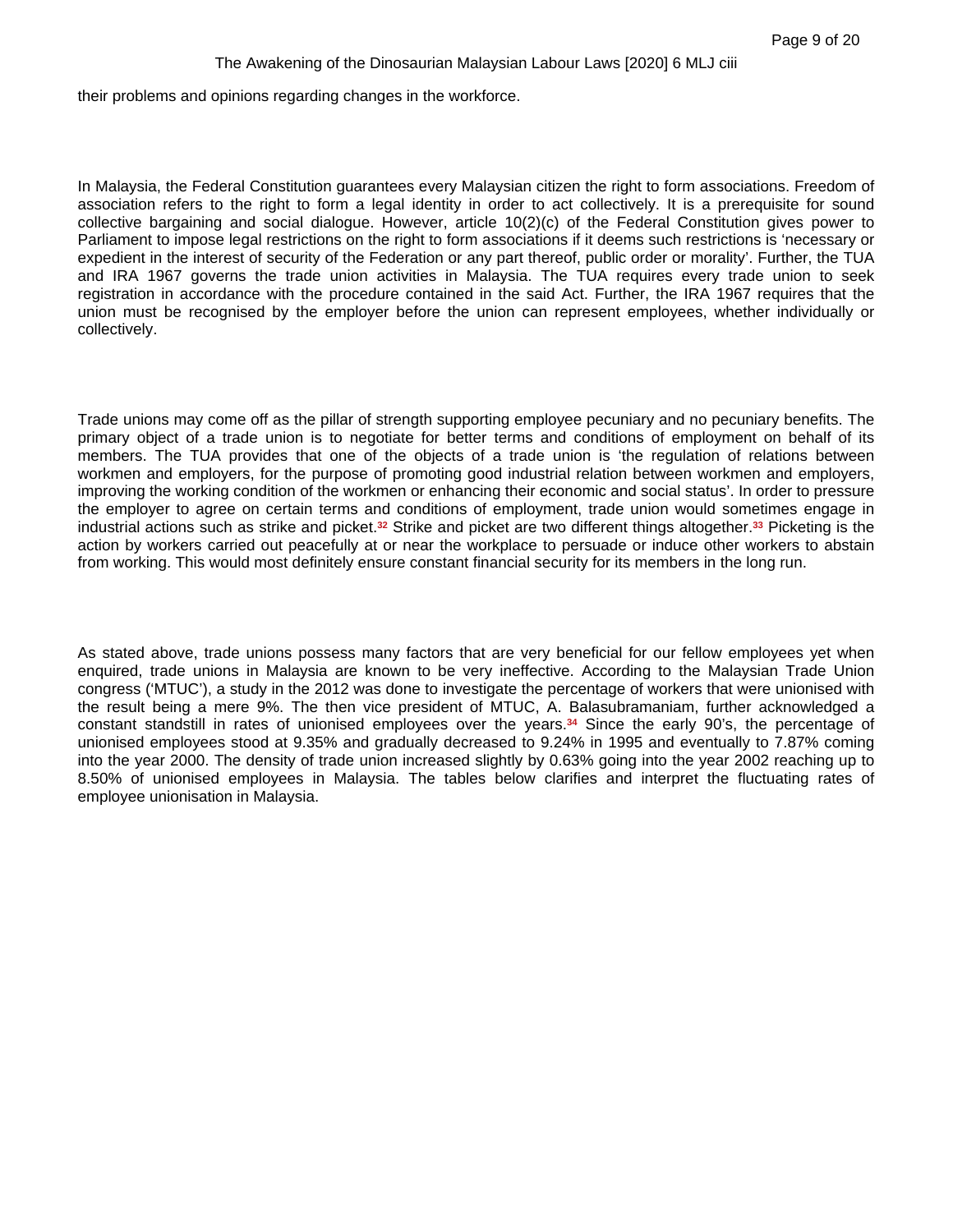| Number of                                                                                         |                          |               |                          | Number of Trade Unions |                |                |         |         | Total Membership |         |         |         |
|---------------------------------------------------------------------------------------------------|--------------------------|---------------|--------------------------|------------------------|----------------|----------------|---------|---------|------------------|---------|---------|---------|
| members                                                                                           | 1982                     | 1986          | 1990                     | 1997                   | 2002           | 2003           | 1982    | 1986    | 1990             | 1997    | 2002    | 2003    |
| Under 100                                                                                         | 46                       | 69            | Ş,                       | 127                    | 157            | 162            | 2.660   | 3.153   | 4,601            | 11.355  | 6,419   | 8,698   |
| 100-200                                                                                           | 39                       | 54            | 12                       | χĢ                     | ¥,             | S)             | 5,988   | 1,727   | 10,237           | 17,489  | 12.714  | 12.993  |
| 201-500                                                                                           | $\overline{\mathcal{S}}$ | 82            | 85                       | 113                    | 128            | 136            | 16,150  | 27,748  | 27,715           | 38,957  | 40,781  | 49,771  |
| 501-1,000                                                                                         | 42                       | 65            | 76                       | 2                      | 35             | 88             | 28,856  | 46,509  | 52,325           | 65,132  | 54,828  | 64,282  |
| 1,001-2,000                                                                                       | 39                       | 47            | $\overline{\mathcal{S}}$ | 67                     | S              | 55             | 53,917  | 65,131  | 72,622           | 95,727  | 67,565  | 81,374  |
| 2,000-5,000                                                                                       | $\frac{1}{2}$            | 57            | 35                       | 36                     | 45             | $\frac{1}{4}$  | 92,260  | 117,149 | 109,045          | 125,180 | 126,754 | 132,838 |
| 5.001-10.000                                                                                      | $\overline{20}$          | $\frac{6}{2}$ | $\overline{9}$           | $\equiv$               | $\frac{8}{1}$  | $\tilde{=}$    | 136,693 | 112,889 | 130,437          | 82,472  | 103,139 | 135,376 |
| Above 10,000                                                                                      | 6                        | ò             | $\overline{a}$           | $\overline{4}$         | $\frac{8}{15}$ | $\overline{2}$ | 191,891 | 225,518 | 251,517          | 298,373 | 349,829 | 303,811 |
| Total                                                                                             | 272                      | 379           | 446                      | 526                    | 594            | 609            | 529,046 | 606,494 | 659,120          | 734.685 | 745.334 | 789,163 |
| Courses: Ministry of Labour, Annual Report vertices were in Long and Todd (1004: 37); Ministry of |                          |               |                          |                        |                |                |         |         |                  |         |         |         |

Sources: Ministry of Labour, Annual Keport, various years, in Jonio and 1 odd (1994: 37); Ministry of<br>Human Resources, in Navamukundan (2002b: 181); Ministry of Human Resources, Annual Reports 2002<br>(p. 184) and 2003 (p. 19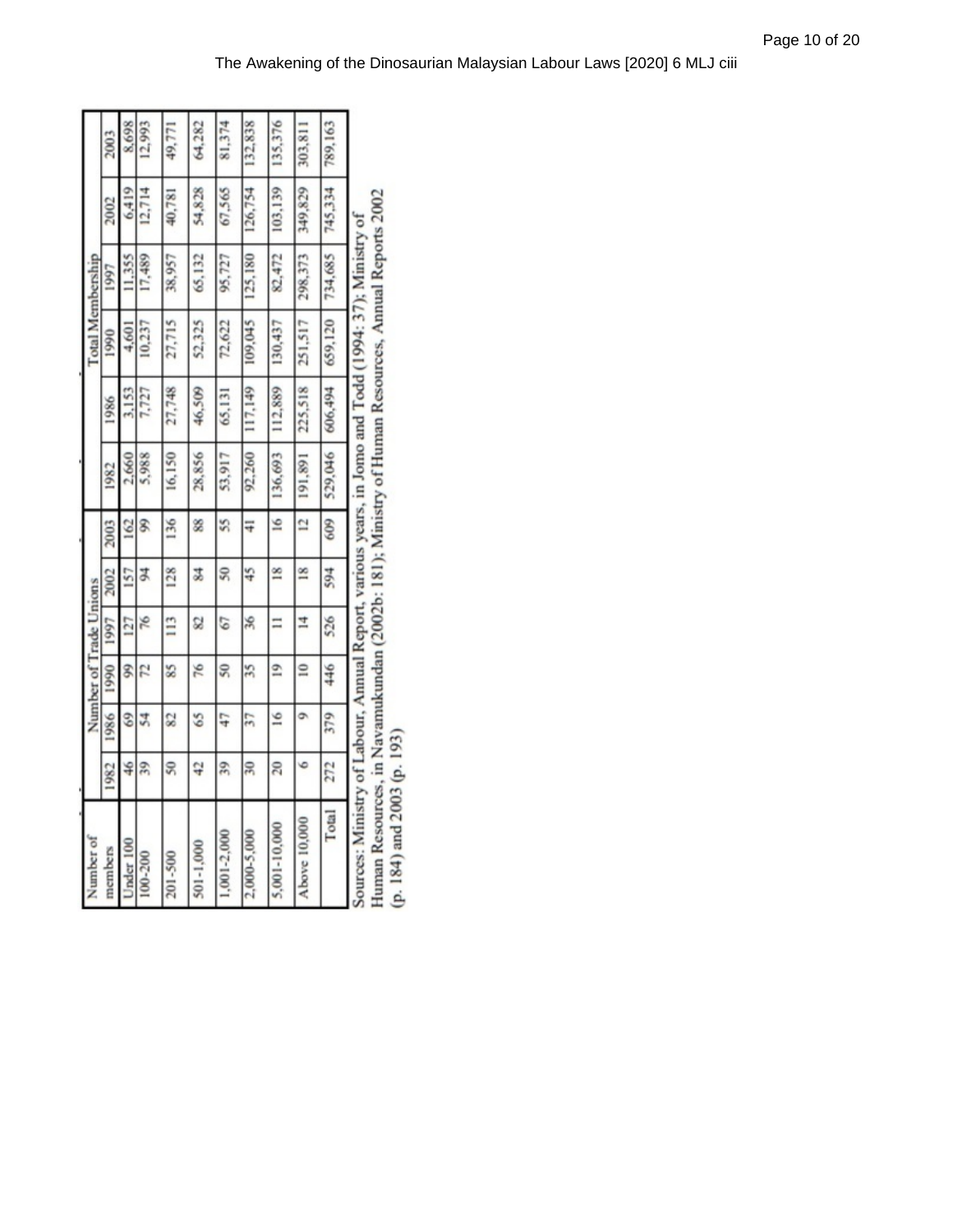| Indicator                                |                    |                    |                    | Year               |                    |                    |                       |
|------------------------------------------|--------------------|--------------------|--------------------|--------------------|--------------------|--------------------|-----------------------|
|                                          | 1995               | 2000               | 2001               | 2002               | 2003               | 2004               | Jan-Sept<br>$2005*$   |
| <b>Trade Union</b>                       |                    |                    |                    |                    |                    |                    |                       |
| Private                                  | 281                | 351                | 364                | 376                | 380                | 380                | 385                   |
| Government                               | 135                | 127                | 131                | 130                | 127                | 130                | 130                   |
| Statutory<br>Bodies/Local<br>Authorities | 88                 | 85                 | 83                 | 79                 | 88                 | 87                 | 88                    |
| Total                                    | 504                | 563                | 578                | 585                | 595                | 597                | 603                   |
| <b>Trade Union Membership</b>            |                    |                    |                    |                    |                    |                    |                       |
|                                          |                    |                    |                    |                    |                    |                    |                       |
| Private<br>Government                    | 396,663<br>226,823 | 422,299<br>236,524 | 432,867<br>284,008 | 448,781<br>295,132 | 420.821<br>298,000 | 418,381<br>296,139 | 425,638<br>309,207    |
| Statutory<br>Bodies/Local<br>Authorities | 82,767             | 75.214             | 68,006             | 67,559             | 69,798             | 68,139             | 66,106                |
| Total                                    | 706,253            | 734,037            | 784,881            | 811.472            | 788,619            | 782,659            |                       |
| Total<br>Employment                      | 7,645,000          | 9,321,700          | 9,535,000          | 9,542,600          | 9,840,000          | 9,986.600          | 800,951<br>10,043,700 |

Department of Trade Unions, Ministry of Human Resources (http://www.mohr.gov.my/mohr\_key.php. accessed 30 June 2006).

Department of Statistics (2006) The Malaysian Economy in Brief, Malaysia, May;

Department of Statistics (2006) Malaysia Economic Statistics-Time Series 2005, Malaysia, February.

Note: \* Figures are for January to September 2005.

Ministry of Human Resources (1999) Labour and Human Resources Statistics 1994-1998.

**35**

The tables above demonstrate very irregular rates of trade union density. It is unfortunate that these fluctuations range within very low figures indicating a need of reformation within the labour laws ensuring concrete protection for employees and elevating their confidence to a point of not being fearful when attempting to form a union of their own. Employers may find it intimidating when acknowledging employee unions as they are afraid of being exploited and losing 'management power' as they may call it but in reality encouraging employee unionisation may be beneficial to their organisations reputation as it portrays the firm to be more liberal and less autocratic with their management style. This may increase the rates of the labour force within the organisation and reduce turnover rates in the long run. An up and running trade union will instil a sense of job security within fellow employees. Hence, the declining turnover rates due to workers feeling safe and equal in their workplace. In addition to the trade union stagnation, union busting seems to be another factor preventing employee unionisation. Union busting occurs when companies or employers commit legal or illegal obstacles that actively prevent and abolish trade union formation.

Union busting was becoming an uprising issue within certain companies alarming the MTUC deputy secretary general A. Balasubramaniam, to call out the Registrar of the Trade Union to level up on the enforcement practices. The case of *Kesatuan Sekerja Industri Elektronik Wilayah Barat Semenanjung Malaysia v Renesas Semiconductor Kl Sdn Bhd* (2016), looks into the matter of employers threatening the president of a registered trade union to join the organisation's in house union. Wan Noorulazhar, the president of the pro term committee, union of the Kesatuan Elektronik Wilayah Barat Semananjung Malaysia, also happened to be an employee of Renesas Semiconductor KL Sdn. Bhd. The union was registered, and its claims were sent for recognition. Recognition of the union was denied and so began the union busting of the company. Union busting activities included, Noorulazhar being offered the position of president of the in house union if he were to abandon his union, Noorulazhar was demoted to cold storage a position way below his qualifications along with being micromanaged by the Human Resource department and the most degrading union busting activity conducted among them all was the victimisation of union members by reducing wages and incentives.**36** In order for a reduced rate of trade union victimisations, reformations to the labour laws need to be enforced for an increase of employee protection, safety and security.

#### **OVERWORKED AND UNDERPAID EMPLOYEES**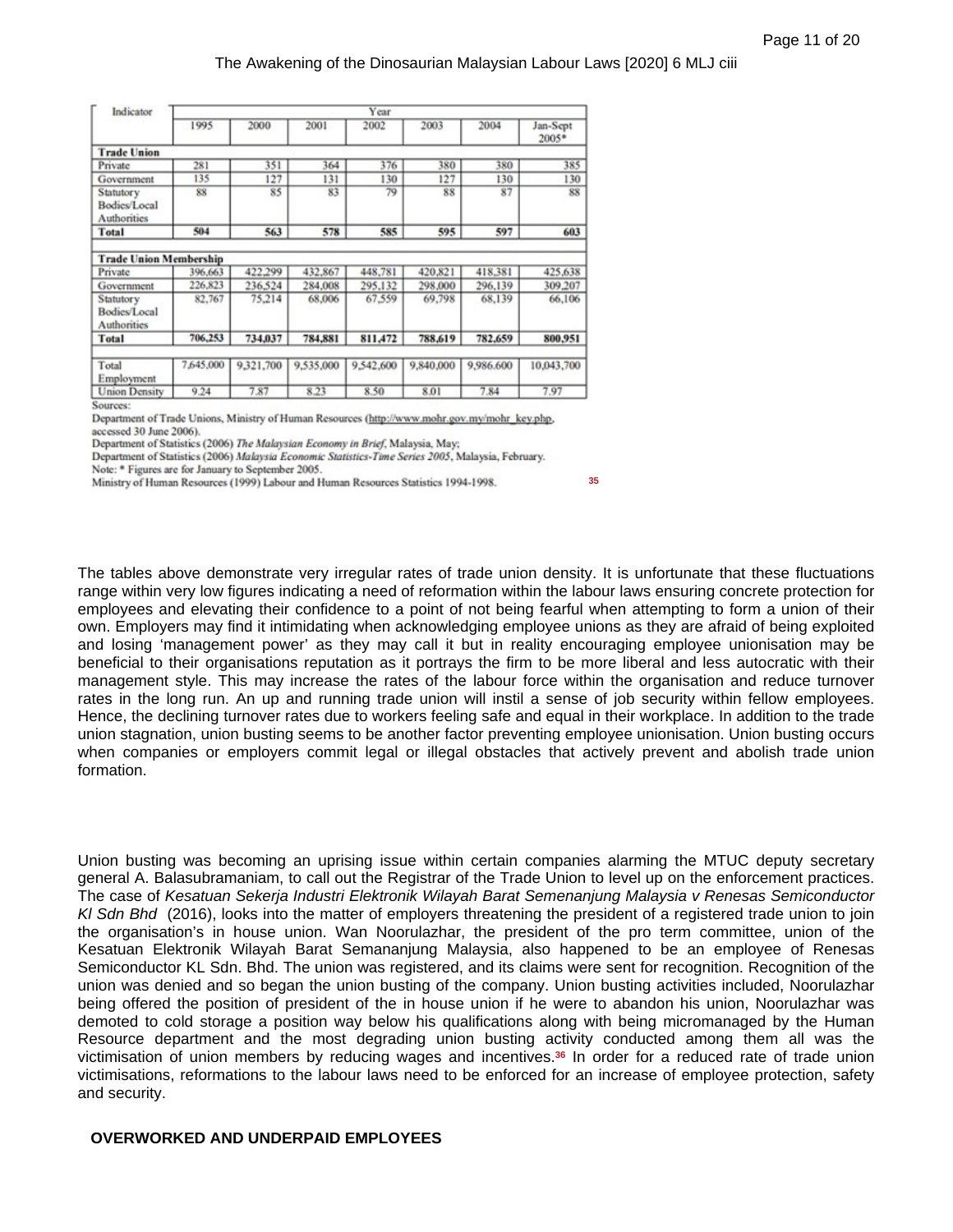Research has shown that Malaysia rates the highest when it comes to employees not getting enough work life balance. A survey conducted by AIA Vitality Malaysia concluded that more than half of the labour force in Malaysia (56%) sleep less than seven hours every night. The survey also proved that Malaysian employees exceed their contracted working hours by up to 15 hours weekly. The EA 1955 clearly stated under section 60(1d), '[e]xcept as hereinafter provided, an employee shall not be required under his contract of service to work more than forty-eight hours in one week'. Adding additional hours to already revised and contracted hours is against the law. Employees may be unaware of this provision under the Act. Hence, they abide by the oppressed rules and regulations of their employers. These regulations may not directly go against contracted terms and conditions but it most certainly has exploited employees by imposing impossible deadlines forcing employees to exceed standard working hours.**37** The table below sets out the results of the survey conducted by AIA Vitality Malaysia.

| Findings for Malaysia's Healthiest Workplace (2018)                | Employee percentage (%) |
|--------------------------------------------------------------------|-------------------------|
| Employees not getting enough exercise weekly (less 150 hours)      | 45.9                    |
| <b>Employee Obesity</b>                                            | 16.6                    |
| Employees with musculoskeletal                                     | 85                      |
| Employee without a balanced diet                                   | 91.7                    |
| Employees that sleep less than seven hours per night               | 54.4                    |
| Employees with one or more chronic diseases                        | 32                      |
| Employees that feel their line managers care about their wellbeing | 5638                    |

Employees who work overtime have the tendency of developing chronic diseases by 32% as shown in the table above. These diseases include high blood pressure, heart diseases, stroke and many more. Risking employee health factors may affect organisational productivity and efficiency in the long run. It has been reported 12% of employees engage in high levels of depression due to stress inflicted by their employers. Employers should respect employee personal needs and understand how an employee's lifestyle does not solely revolve around their organisational environment.

In view of foreign workers, there have been many accusations of increased death rates due to being overworked. Foreign workers conducting manual labour should be given breaks often as they not only exert physical energy but have been placed in risky working environments. Top industries such as Top Glove have been put under investigations for overworking their foreign employees and exploiting their efforts.**39** The Federal Constitution article 6 provides that 'no person shall be held in slavery.' The term 'no person' explicitly used in the above article reflects that neither local nor foreign workers shall be held in slavery or any form of servitude. Likewise, all forms of forced labour is also prohibited. Slavery and forced or compulsory labour is also prohibited in the Penal Code**40** sections 370 and 374, respectively. Further, art 8(1) provides that 'all persons are equal before the law and entitled to the equal protection of the law.' The word 'all persons' would necessarily include the foreign workers. It should therefore be recognised and accepted that all workers, local or foreign, should be treated with fairness, dignity and equality.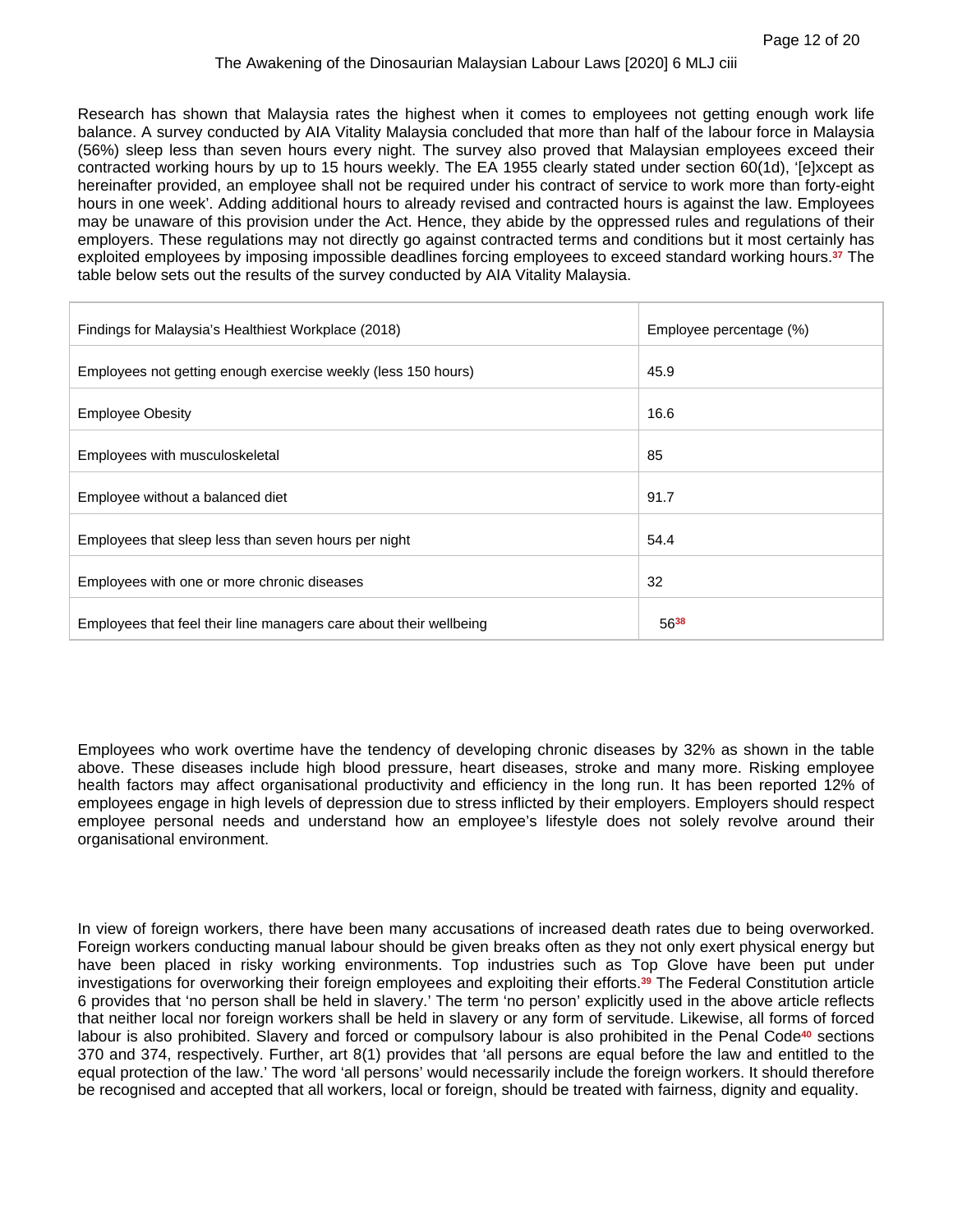To top it off, foreign workers who have been exploited for their efforts have also been underpaid. In May 2017, Human Connection HR (M) Sdn Bhd was fined RM14,400 for not abiding by the minimum wage law, which states that a minimum of RM1000 should be paid to all employees working in Peninsular Malaysia. Three Nepalese workers were underpaid for the first three months of their contract. It was mentioned that the company was going through financial constraints. The case was further argued that employees should not face repercussions as such.**<sup>41</sup>** These workers are entitled to their salaries and employers should respect such entitlements. When analysing employees being underpaid in Malaysia, a study released by Bank Negara Malaysia (BNM) provides that Malaysian employees are underpaid compared to employees in benchmark economies.**42** When comparing cases of overworked workers to the rate of underpaid workers the scale seems to be imbalanced as workers have not been paid to the extent they deserve. Amendments to the EA 1955 should aim to balance this scale and not allow employers to abuse employee dedication.

It must be emphasised that wages payable must be adequate to meet the basic needs of the worker and his or her family. In practice however the level of wages is generally set by market force (supply and demand) or by a collective agreement. In fact, many workers are paid substandard wages. Realising this, many countries have introduced minimum wage laws that prohibits the employer from engaging workers for less than a given hourly, daily or monthly minimum wage. The minimum wage law is aimed at increasing the standard of living of workers and reduces poverty, among others. The minimum wage however varies in countries on account of age, region, occupation, industry, and job tenure, among others. In Malaysia, the Minimum Wages Order 2016 makes it mandatory for employers to pay its employees basic wages that meet the minimum wages requirement stipulated in the Order.

Undeniably, the wages of an employee is a fundamental factor in a contract of employment. It must be paid within the period specified by the law or as agreed to by the parties. An employer cannot delay the payment of wages to the employees. The EA 1955 provides *inter alia*, that wages must be paid not later than the seventh day after the last day of any wage period the wages. Failure of the employer to pay the wages to its workers when it falls due may result in criminal prosecution and on conviction the employer can be subject to a fine of up to RM10,000. The non-payment of wages would also constitute a fundamental breach of the employment contract where the affected worker may resign from employment and have his resignation treated as a constructive dismissal because the employer had repudiated an essential term of the contract.

Further, no employer may deduct any portion of an employee's wages except when it is authorised by the law or where the employer has written authorisation from the employee for such deduction. Any unilateral deduction of an employee's wages would amount to a significant breach going to the root of the contract. The employee in the foresaid circumstances was placed in a position that he had no choice but to leave the company and thereafter allege constructive dismissal.

## **CURRENT LAWS IN THE EYES OF THE HUMAN RESOURCE PRACTITIONERS The Effectiveness of the Dictionary Definition of Labour Law**

After interviewing a few human resource practitioners, it can be concluded that the dictionary definition of labour law is not very effective. Most interviewees' responses were that it is too broad and general to be of use. It is also believed to be insufficient and unspecified context that perhaps does not apply to all countries. This is as it is mostly only used as a base source by every company to act fairly towards employees especially when recruiting new employees. However, one of the interviewees found the dictionary definition of labour law to be very effective. In fact, one interviewee stated that the definition of labour law is explained in detail but it is hard for people to understand especially those who do not study the legal terms. There may be a need to have an easy version on the definition so that all level of employees is able to understand the definition and would not lead to confusion.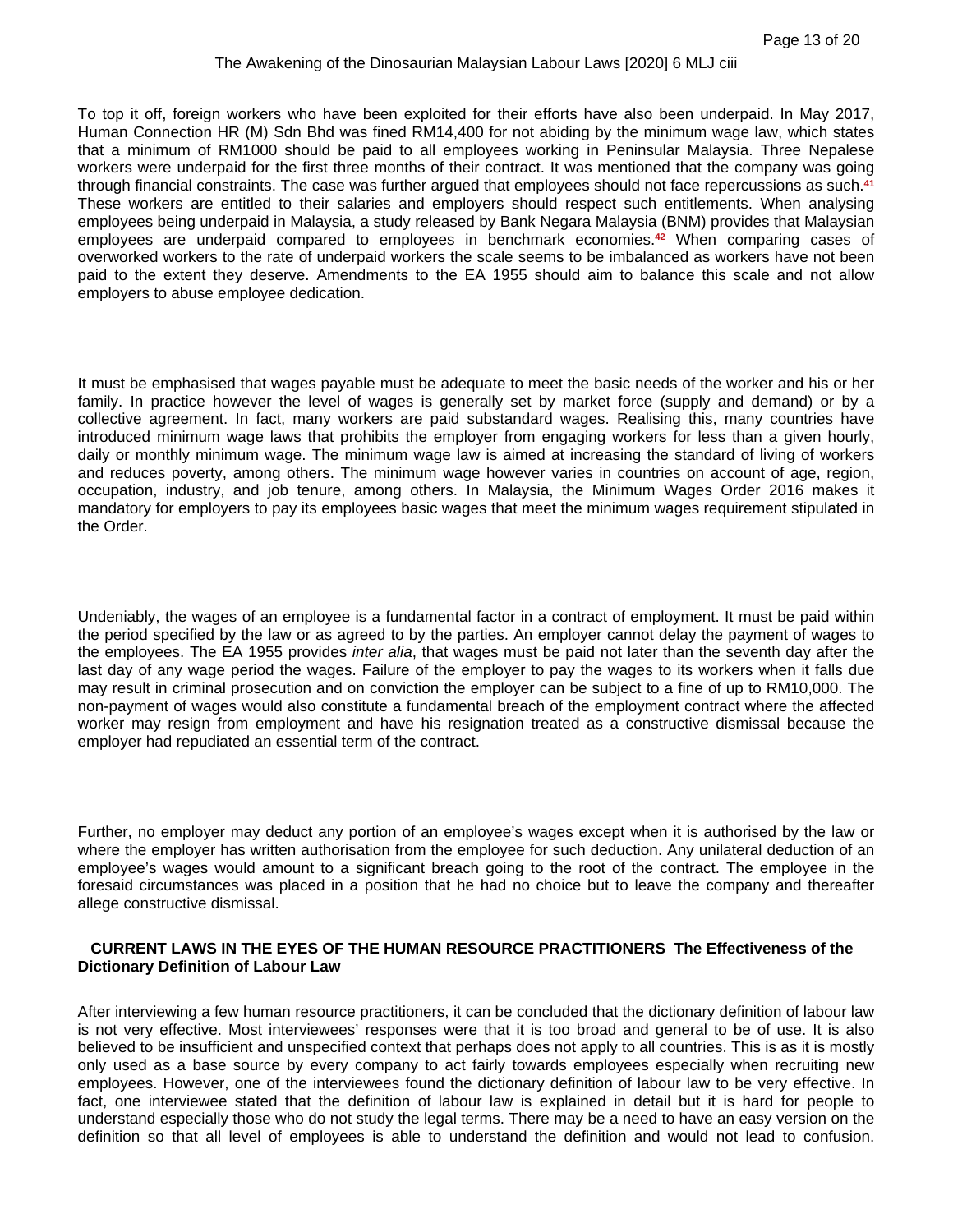Moreover, the interviewees also stated that the concern in labour law is everything regarding to the employment.

# **Perception on Independent Contractors**

Collectively, respondents of the interview perceived independent contractors as self-made employees who are not obligated by the labour laws of the country. One respondent found independent contractors to be useful in the hospitality industry such as laundry and housekeeping services. Respondents were aware of how independent contractors were not covered by the EA 1955. There were a couple of respondents who were unaware of such contractors. These respondents had no input and may have been confused as to what the roles conducted by an independent contractor. A better understanding was needed to make further comments.

## **Effectiveness of Employee Protection under the Labour Laws**

Majority of respondents interviewed agreed upon employees having effective protection under the labour law especially in relation to salaries and wages. It was then said that employee's personal data are highly respected and are kept private and confidential. One of the respondents added that there were about at least 15 to 20 enactments that cover employee protection under the labour law. If there were to be any misconduct of personal data leakage, employees would be able to report to the Ministry of Human Resources. Further in relation to trade union the respondents believed that the trade union in Malaysia is not very effective in enhancing the relationship of employer and employees. The bargaining strength would be compatible only if the employees are represented by a trade union who would be able to bargain effectively terms that would beneficial to both employer and employees.

When asked, most issues faced by employees were directed towards the salaries and wages. It was concluded that employees were not very satisfied with the management of their salary/wages and allowances. Some respondents felt that the EA 1955 was very outdated and should be amended as soon as possible in order to correlate with current employment trends. As a result, employees find the Act to be far from satisfactory.

#### **What to be Included in the New Laws?**

Respondents had many variations of what they would like to reform in the EA 1955. Better working hours was suggested by an interviewee as he felt employees were overworked and amendments to further protect employee exploitation should be acted upon immediately. Another respondent added her opinions on upskilling and reskilling employees for improved efficiency and productivity of the Malaysian workforce. It was also mentioned that the protection of labour data is also not very effective in Malaysia as the data may leak due to improper use as a result of the weaknesses in the human resource department. Furthermore, it was suggested that the EA 1955 should cover all levels of employees or provide consultation to those not covered under the Act. Several respondents vouched for anti-discrimination laws to be added into the Act. Discrimination seems to be a huge subject that needs to be addressed and reformed as many workforce issues tend to escalate when discriminatory disputes are left unresolved. The existing law on anti-discrimination is not adequate enough to stop the people's behaviour in discriminate. A more comprehensive law should be enacted and the workforce should be educated on the law relating to anti-discrimination at the workplace. In other words, the enhancement for Malaysia's law should be stronger against the discrimination.

One respondent mentioned that many of the provisions present in the EA 1955 should be removed as it takes up unnecessary space. He additionally recommended the that the EA 1955 should investigate laws regarding paternity leaves and amend maternity leaves. Moreover, the Act should extend the protection for employee with salary more than RM 2000, ie, there should be no limit of salary in order to fall under the protection of the Act. Reform for the EA 1955 should be made to the definition of employee in section 2 and the first schedule as well as protection under sections 69 and 69B.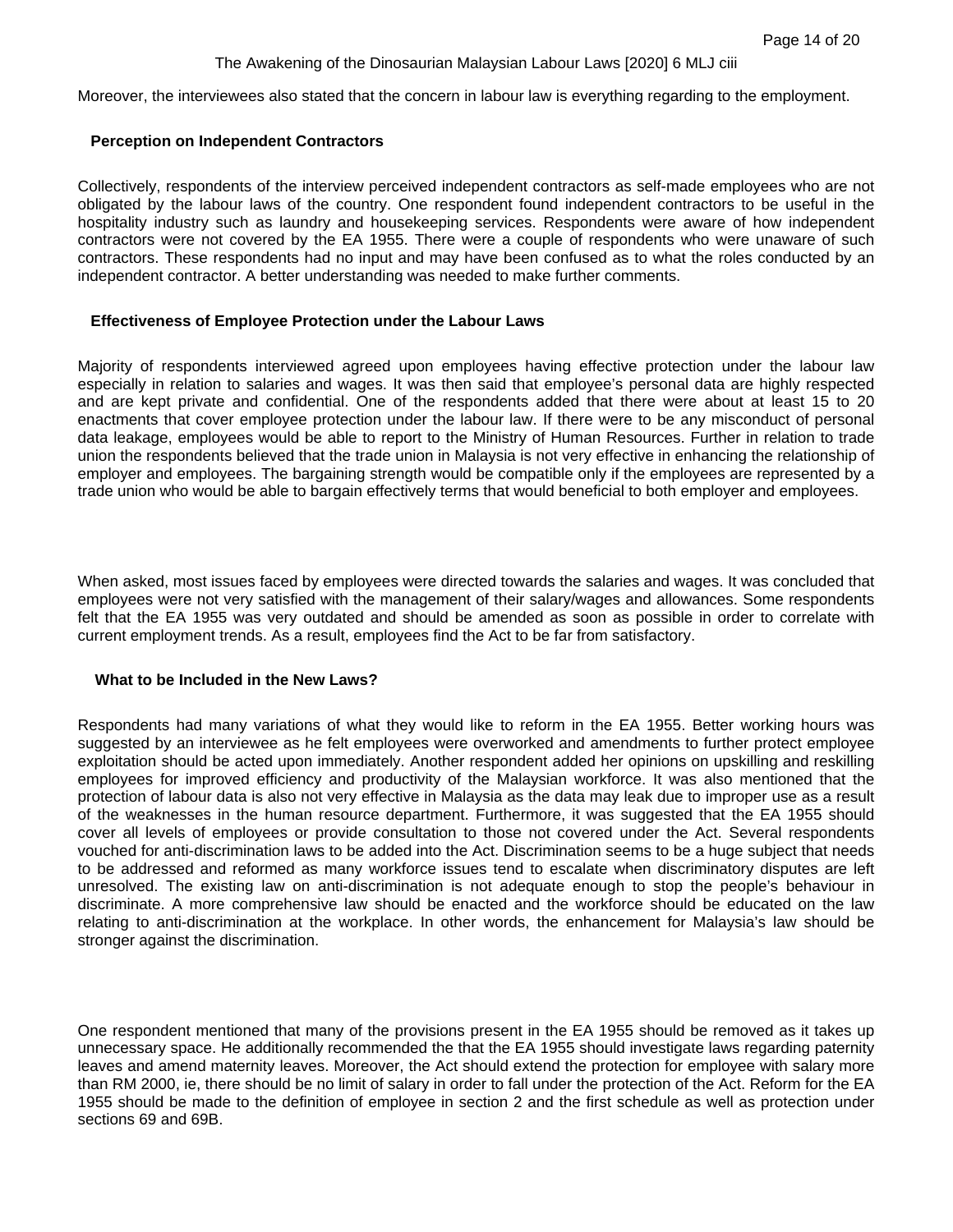# **MUCH ADO WITH THE TRANSFORMATION OF CURRENT LABOUR LAWS**

Shakepeare wrote about much ado about nothing. However in the current scenario, certainly there are wealth of transformation that needs to be looked into with 60 over years of archaic laws. The discussion below has been gleaned by the above respondents hence, the provocative treatments of stakeholders in this law is very much needed to be looked into.

#### **Gender Discrimination**

It is undeniable, gender discrimination is often a problem is almost all companies not only in Malaysia but all around the world. This discrimination has to stop with the power of the youth today. Reformations should be done and the thoughts of the younger generation should be taken into consideration as they are more in trend with the current lifestyle. The first step for the formation of gender discrimination is to recondition the recruiting process. Employers should analyse their recruitment process from time to time. This will help them keep count and balance out of the amount of male and female employees they have hired. However, employers have to make sure the number of male and female employees that are recruited are fairly placed at the same level being it junior or senior level. Only then, can gender discrimination be prevented. Hiring the exact amount of females in lower administrative roles and males in the higher administrative level does not help in the reformation process of gender discrimination.

Another way to overcome gender discrimination is by conducting regular pay audits. Results has said that for every RM100 earned by a male employee, a female employee were to earn a slightly lower figure summing up to RM93.80. Companies should list all employees and their roles with their salary to be able to have a clearer look on employees with the same responsibilities and work being done but are paid different amount of salary. This way, they'll be able to notice the pay gap between male and female employees even when they carry out the same responsibilities. Conducting this regular pay audits can help overcome gender discrimination effectively and efficiently.**<sup>43</sup>**

#### **Overworked and Underpaid Employees.**

Overworked and underpaid employees are one of the many reasons Malaysia's employees are in the top rank for having an imbalance work life. This imbalance work life they carry out on a daily basis can lead to many health complications in life. Therefore, it is very important for employees to have their stand when it comes to their extended work hours. As an employee, one of the many ways to overcome this issue of overworking and being an underpaid employee is by voicing out. Employees should be able to voice out when they have too much on their shoulders. On the other hand, the employer has to be understanding and willing to listen to their employees. A good and understanding relationship between employees and employer creates a happy work environment which can prevent employees from being overworked as well. Employers should take responsibility in looking out for the employees who have been working very hard and make sure they are getting paid enough for the amount of work that is being put in. This way, employees will not feel the stress of being overworked as they will be receiving the fair amount of pay for the amount of work they have put to charge.

Another way to overcome this issue is by making sure the management has accountability. Employers should analyse the work that is given to their employees before actually giving them the full responsibility. Employers should always make sure the work given is manageable by employees and not overloaded. Overloaded work should be taken into concern by employers to avoid frustration from the workers. Therefore, companies should carry out regular work audits as this will help them have an overall view employees. Employers should also make sure the work given to their employees is based on the position that they are at. Therefore, if all companies were to manage their employees responsibly, employees will not feel overworked and underpaid.

# **Abolishing trade union victimisation**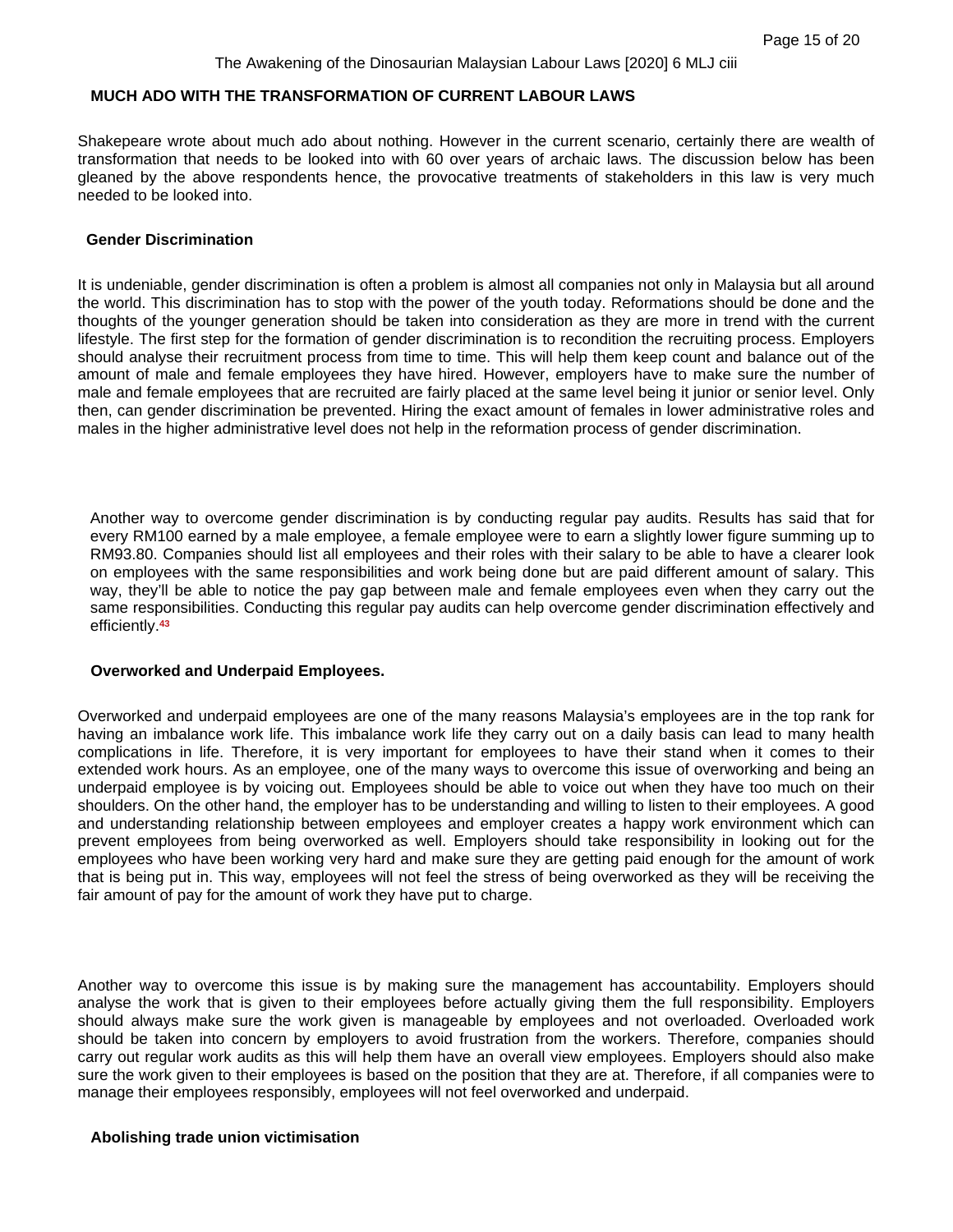As discussed under issues faced by employees in the workforce, trade union victimisation has occurred way too many times in Malaysia. When interviewed every respondent had the same response as to how ineffective trade unions are in Malaysia. The EA 1955 should raise the bar on its protection acts against the formation of trade unions. These acts must then be specified on how employers should be penalised for misconduct before and after formation of trade unions. When analysed, Sweden happens to be a country that strongly encourages trade unions among their employees.**44** Trade unions in Sweden are considered to be a part of employment procedure as most employees join and form trade unions. Sweden has one of the highest rates of trade union memberships coming in at 70% employee membership equating to 3.5 million trade unions across the nation. Trade unions or as they call it in Sweden, Union Confederations, deal with several aspects of the organisational structure looking into manual labourers, non-manual labourers and unemployed labourers. Such admirable enforcements should be cultivated and instilled in Malaysia. Further research explained the mutual respect exchanged between the federation and the unions formed. The EA 1955 should take notice of major reformations and amendments that need to be acted upon to achieve ultimate unity regarding matters of industrial disputes. Noteworthy is the The Industrial Relations (Amendment) Bill 2019 ('IR Bill') that proposed progressive changes in the dispute resolution process in regards to unfair dismissal claims and union disputes. This Bill was supposed to come into force in 2020**<sup>45</sup>** .

# **Inclusion of the Third Gender**

The third gender is best defined as a category of individuals that do not identify themselves as male or female. They may want to be identified as both genders and neither. The concept of the third gender focuses on removing gender labels among individuals of such categories. The EA 1955 comprises of much generalised laws protecting the many forms of discrimination that goes on within the workplace. The Act does not comprise of a section that is fully subjected to laws pertaining to anti-discrimination rights. The third gender out of all genders may be the most discriminated due to society being unaccepting to the concept of unlabelled beings. Employees of the third gender often go through discrimination of employment and workplace bullying. A study conducted by the ILO stated that, the third gender may suffer the highest degree of discrimination in employment. Employers may feel the need to reject applicants of the third gender as they would not want to be responsible for jeopardising the reputation of the organisation. Therefore, a reformation on the inclusion of the third gender should also be considered to prevent such circumstances. When researched, the Malaysian labour laws are known to be a little outdated compared to the labour laws of many other nations. For instance, Germany has recently amended their labour laws prohibiting gender discrimination in article 3.3 of the Constitutional Law.**46** The amendment was made to raise awareness of the many levels of diversity that is evolving in a much bigger scale. Germany is one of the many countries that have strived for the third gender anti-discrimination rights. Other countries aside from Germany that have enforced similar laws on third gender anti-discrimination rights includes Australia, New Zealand, Canada, Nepal and India. India, being a very religious country, has accepted the third gender as an acknowledgment of human rights. Justice K.S Radhakrishna Panicker, former judge of the Supreme Court of India, has quoted *'*[r]ecognition of transgenders as a third gender is not a social or medical issue but a human rights issue'.**47** Besides the discrimination factors, inclusion of the third gender may bring certain benefits to booming or blooming organisations as it expands and diversifies the employment talent pool. Inclusion of the third gender will also educate employers, supervisors and managers on upgrading diversity management strategies.

It is worthwhile to quote the observation by Liaquat Ali Khan:

In 2009, the Pakistan Supreme Court delivered a seminal ruling, recognizing the dignity of transgenders and declaring them the third gender under the equal protection clause of the Pakistan constitution. Article 25 states that 'there shall be no discrimination on the basis of sex'.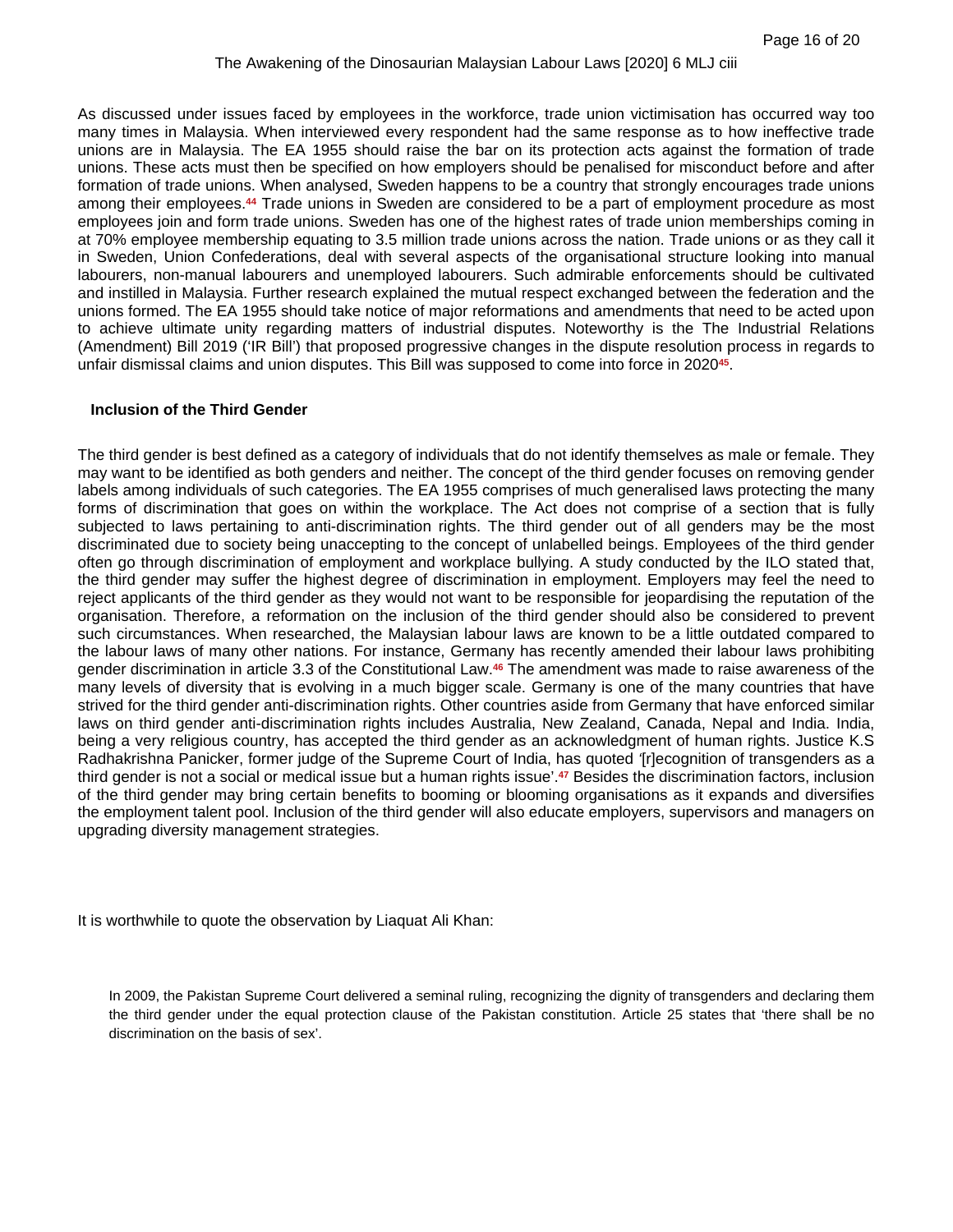The Supreme Court noted that transgender persons have been neglected 'on account of gender disorder in their bodies'. They have been denied the inheritance rights as they were neither sons nor daughters who inherit under Islamic law. Sometimes, families disinherit transgender children. To remedy discrimination against transgenders, the Court ordered provincial and federal governments to protect transgenders' gender identification, right to inherit property, right to vote, right to education, and right to employment. The *Qur'an* is clear on genetic determinations by pointing out that Allah is the 'One who shapes you in the wombs as He pleases'.**48** 'All shapes, that is, all physical traits including sexual characteristics and inclinations of a human being, come with the pleasure and permission of Allah. Every child — male, female, or transgender— has the equal blessings of God and there is no justification for parents, courts, or governments to engage in gender-based ill-treatment'.**<sup>49</sup>**

# **CONCLUSION — THE NEW THRESHOLD CHANGES**

The year 2020 embarked on a positive change for the existing Employment Rules and Laws. New minimum wages came into force whereby it is dependent on the employee's place of work**50**. In addition the government has recommended a 90 days maternity leave that is to taken effect by 2021. These changes shows that The EA 1955 should be heavily reconstructed and reformed as its provisions are not up to date with current and trending social affairs. With this being said, many cases of discrimination have cropped up over the years. Most of them were published on the social platforms of the country. However, none of them were ever really solved as reoccurrence of similar cases often took place within the workforce. For this country to progress and be better, the nation has to be of high income. However, this can only be achieved if Malaysian employers and employees were of great caliber. That is where reskilling and upskilling takes place as mentioned before. In addition to upskilling and reskilling employee performance, firms should make it mandatory for employees and employers to go through the labour laws of Malaysia to reduce issues faced in the workplace. Better knowledge of the EA 1955 will increase work proficiency of a wider scale.

Hopefully with better knowledge comes better understanding of employee rights and increase employee unionisation. The lack of knowledge and importance towards trade unions has brought out many conflicts and unethical decisions that was made explicitly. The TUA should be given equal amount of attention to reduce current rates of disputes held within Industrial Courts. Revising details constraining the progression of the employment act will be of great use as we then can pinpoint areas of reconstruction to form a concrete employment act. By doing so, our nation will ascend to new heights and be viewed globally. Through this, the country may set a rising example to countries of benchmark economies. The country can then flourish in its glory for accomplishing a better future for generations to come.

**1**  (Act 265).

**<sup>2</sup>**(Act 177).

**<sup>3</sup>**(Act 350).

- **<sup>4</sup>**International Labour Organisation, 'Malaysia' *[http://www.ilo.org/](http://www.ilo.org/dyn/natlex/natlex4.detail?p_lang=en&p_isn=48059)*.
- **<sup>5</sup>**(Act 514); 'Summary of Employment Laws in Malaysia' (*3e Accounting*) *[https://www.3ecpa.com.my/](https://www.3ecpa.com.my/resources/human-resources-immigration/summary-of-employment-laws-in-malaysia/)*.
- **<sup>6</sup>**Muzaffar Syah Mallow, 'Workplace bullying: Say no to job yobs' *New Straits Times* (12 August 2014) *[https://www.nst.com.my/](https://www.nst.com.my/news/2015/09/workplace-bullying-say-no-job-yobs)*.
- **7** J Solomon, 'Put an end to bullying at the workplace' *Free Malaysia Today* (8 July 2017) *[https://www.freemalaysiatoday.com/](https://www.freemalaysiatoday.com/category/opinion/2017/07/08/put-an-end-to-bullying-at-the-workplace/)*.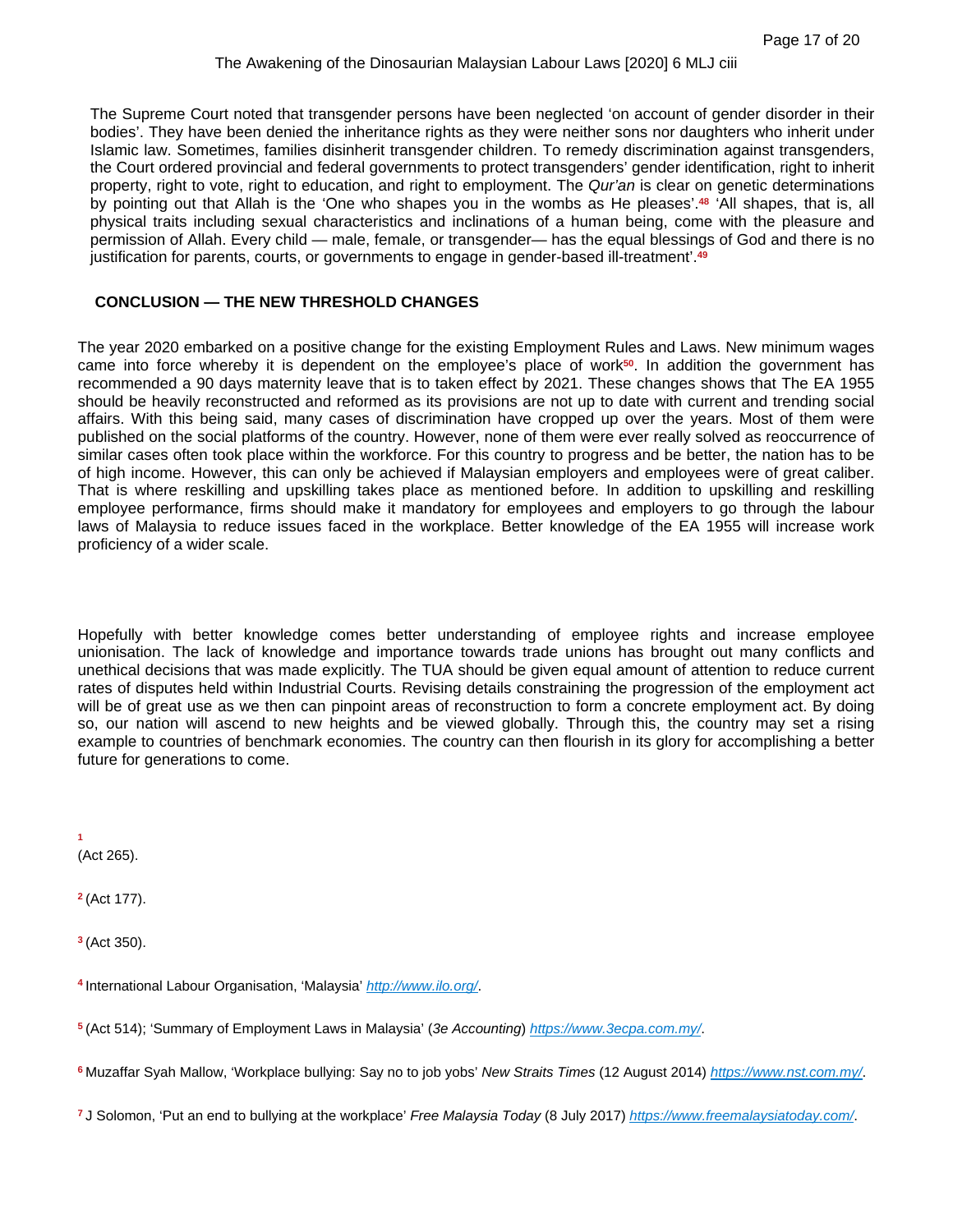'Malaysian Labour Laws' (pesaraonline.net) *<http://pesaraonline.net/>* accessed 27 June 2019.

(Act 262).

(PU(A) 338/1983).

(Act 753).

(PU(A) 116.2016).

(PU(A) 303/2010).

(PU(A) 339/1983).

Maimunah Aminudin, *Malaysian Industrial Relations & Employment Law* (McGraw-Hill (Malaysia) Sdn Bhd, 2016).

'Too many loopholes, limitations in current law' *The Star* (24 December 2018) *[https://www.thestar.com.my/](https://www.thestar.com.my/news/nation/2018/12/24/too-many-loopholes-limitations-in-current-law/)* accessed 28 June 2019.

Rahmah Ghazali, 'No need for anti-dicrimination laws, Parliament told' *The Star* (24 October 2017) *[https://www.thestar.com.my/](https://www.thestar.com.my/news/nation/2017/10/24/no-need-for-anti-discrimination-laws-parliament-told/)* accessed 29 June 2019.

*[\[2005\] 3 MLJ 681](https://advance.lexis.com/api/document?collection=cases-my&id=urn:contentItem:5RC3-MV51-DY89-M1RK-00000-00&context=)*.

'Child labour in Sabah: Children only Accompanying elders at work' *The Borneo Post* (22 June 2018) *[https://www.theborneopost.com/](https://www.theborneopost.com/2018/06/22/child-labour-in-sabah-children-only-accompanying-elders-at-work/)* accessed 28 June 2019.

Christina Chin, 'All work and no play' *The Star* (18 October 2015) *[https://www.thestar.com.my/news/nation/](https://www.thestar.com.my/news/nation/2015/10/18/all-work-and-no-play-is-a-child-who-helps-at-his-parents-pasar-malam-stall-a-labourer-sunday-star-ta/)* accessed 28 June 2019.

*<http://globalmarch.org/Convention182>*, 12 December 2015, (22:08).

Manirajan Ramasamy, 'Kula: Ministry hoping to amend 'outdated' labour laws in coming Parliament sitting' *New Straits Times* (18 January 2019) *[https://www.nst.com.my/](https://www.nst.com.my/news/government-public-policy/2019/01/451914/kula-ministry-hoping-amend-outdated-labour-laws-coming)* accessed 29 June 2019.

(Act 446).

Ministry of Human Resources, 'List of proposed amendment to Employment Act 1955' *[https://www.mohr.gov.my/](https://www.mohr.gov.my/pdf/SerantaAwam/Public%20Engagement%20EA.doc)* accessed 30 June 2019.

Brian W Haines, 'English Labour Law and the Separation from Contract' (1980) 1 Journal of Legal History 262, 263; J Hughes, *Labour Law in New Zealand* (1989), p 121.

GHL Fridman, *The Modern Law of Employment* (1963), p 30.

BA Hepple, *Hepple & O' Higgins Employment Law* (4th Ed 1981), p 61.

*[\[2005\] 3 MLJ 681](https://advance.lexis.com/api/document?collection=cases-my&id=urn:contentItem:5RC3-MV51-DY89-M1RK-00000-00&context=)*.

[2015] 5 MLJ 318.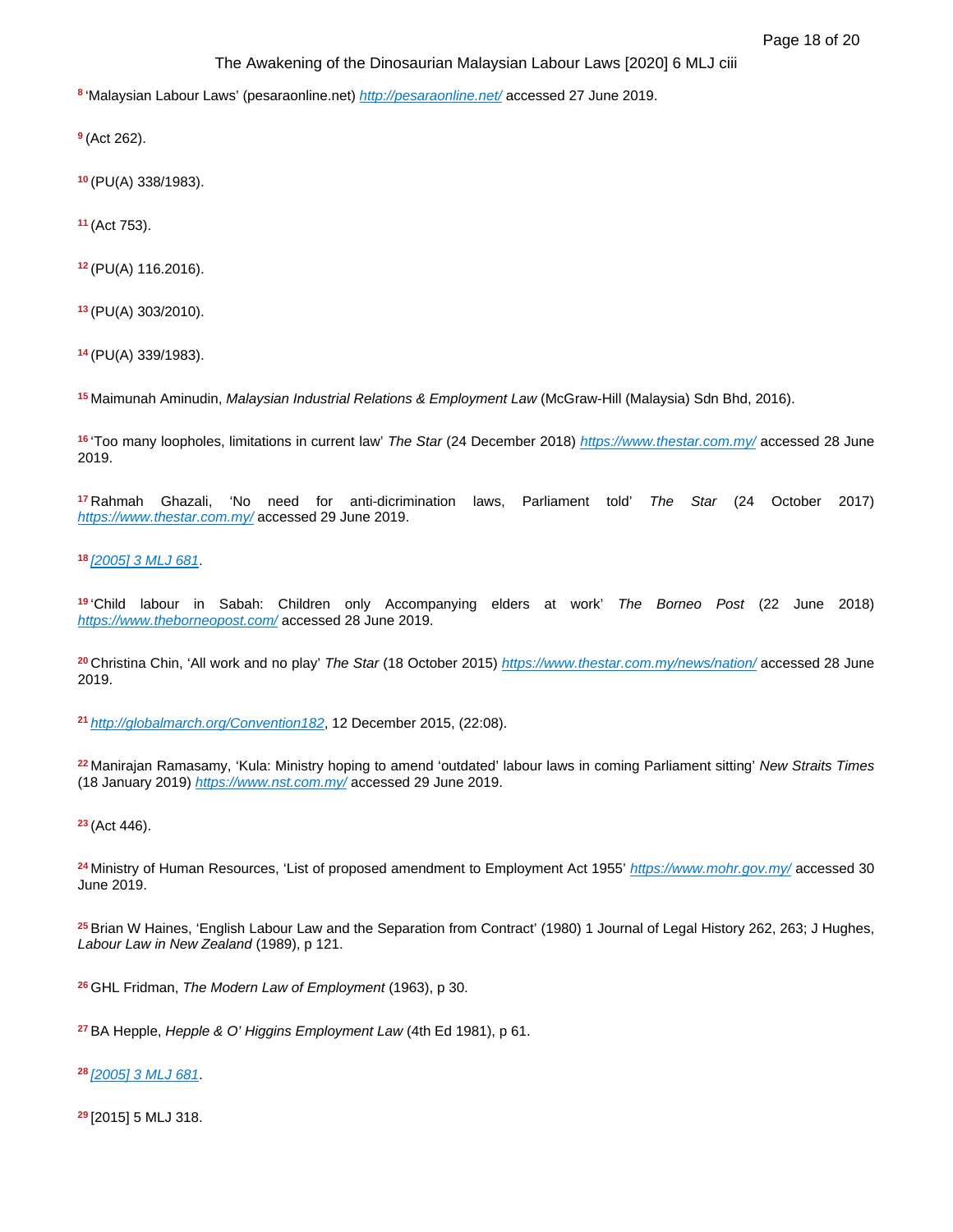'Still a man's world, Suhakam laments discrimination against women' *The Star* (8 March 2019) *[https://www.thestar.com.my/](https://www.thestar.com.my/news/nation/2019/03/08/still-a-mans-world-suhakam-laments-discrimination-against-women/)*.

The World Bank, 'Gender Data Portal' *[http://datatopics.worldbank.org/](http://datatopics.worldbank.org/gender/country/malaysia)*.

See Lavaniyan Nathan Jothy, 'The Fall of Trade Union: The Kandu Ak Sugang Decision' [2014] 3 MLJ ciii.

See *Kuantan Beach Hotel Sdn Bhd (berniaga sebagai Hyatt Regency Kuantan) v Kesatuan Kebangsaan Pekerja-Pekerja Hotel, Bar & Restoran Semenanjung Malaysia [\[2004\] 6 MLJ 608](https://advance.lexis.com/api/document?collection=cases-my&id=urn:contentItem:5RC3-MV51-DY89-M1MN-00000-00&context=)*; [2004] 6 CLJ 18.

'MTUC: Only 9% of workers in Malaysia unionised' *The Star* (12 February 2012) *[https://www.thestar.com.my/](https://www.thestar.com.my/news/nation/2012/02/12/mtuc-only-9-of-workers-in-malaysia-unionised/)*.

Nagiah Ramasamy 'Trade union movement in Malaysia: Issues and Challenges' (2008) <*[http://www.amco.org.my/](http://www.amco.org.my/n-archives/The_Future_of_the_Trade_Union_Movement_in_Malaysia.pdf)*.

'Kesatuan Sekerja Industri Elektronic Wilayah Barat Semenanjung Malaysia v. Renesas Semiconductor KL Sdn Bhd (2016) – Union Busting' (*Pejuang Pekerja*, 5 March 2017) *[http://pejuangpekerjapahang.blogspot.com/](http://pejuangpekerjapahang.blogspot.com/2017/03/kesatuan-sekerja-industri-elektronik.html)*.

Chu Mei Fong, 'Survey: Malaysian work most hours but are least productive' *The Star* (17 November 2017) *[https://www.thestar.com.my/](https://www.thestar.com.my/news/nation/2017/11/17/survey-malaysians-work-most-hours-but-are-least-productive/)*.

'One year later: Malaysian workforce experience high productivity loss and work-related stress' (*AIA*, 26 November 2016) *[https://www.aia.com.my/](https://www.aia.com.my/en/about-aia/media-centre/press-releases/2018/one-year-later-malaysian-workforce-experience-high-productivity-loss-and-work-related-stress.html)*.

Bernama. 'Top Glove denies forced labour allegations' *MalaysiaKini* (14 December 2018) *[https://www.malaysiakini.com/](https://www.malaysiakini.com/news/456160)*.

(Act 574).

Shanti Gunaratnam, 'Company fined for unauthorised deductions from workers' salaries' *New Straits Times* (17 May 2017) *[https://www.nst.com.my/](https://www.nst.com.my/news/nation/2017/05/240142/company-fined-unauthorised-deductions-workers-salaries)*.

Ganeshwaran Kana, 'Wages too low, says Bank Negara' *The Star* (31 March 2018) *[https://www.thestar.com.my/](https://www.thestar.com.my/business/business-news/2018/03/31/wages-too-low-says-bank-negara/)*.

Andrew Blackman, '12 tips to overcome gender bias in the workplace' \**envatotuts*+, 8 March 2019) *[https://business.tutsplus.com/](https://business.tutsplus.com/tutorials/overcome-gender-bias-in-the-workplace--cms-32848)*.

Shanti Gunaratnam, 'Company fined for unauthorised deductions from workers' salaries' *New Straits Times* (17 May 2017) *[https://www.nst.com.my/](https://www.nst.com.my/news/nation/2017/05/240142/company-fined-unauthorised-deductions-workers-salaries)*.

The act has been gazetted but not in force yet. This could be due to the sudden change in the government of the day: *[https://www.mohr.gov.my/](https://www.mohr.gov.my/index.php/en/2013-03-19-10-53-47/media-release-2/1264-press-statement-19-10-2019-response-to-statements-made-by-mtuc-on-9-and-13-october-2019-and-by-mef-on-14-october-2019-on-the-amendments-to-the-industrial-relations-act-1967-act-177)*

Chris Baynes, 'Germany introduces third gender option for official records' *Independent* (16 August 2018) *[https://www.independent.co.uk/](https://www.independent.co.uk/news/world/europe/germany-third-gender-identiy-official-records-diverse-binary-a8494766.html)*.

'India court recognises transgender people as third gender) *BBB* (15 April 2014) *[https://www.bbc.com/](https://www.bbc.com/news/world-asia-india-27031180)*.

(Qur'an 3:6).

Liaquat Ali Khan, 'Transgender Dignity in Islam' (*Huffpost* 23 May 2016) *[https://www.huffpost.com/](https://www.huffpost.com/entry/transgender-dignity-in-is_b_10089712)*.

There were 56 identified city and municipal council areas, where the workers are now giveno a minimum wage of RM1,200 monthly or RM5.77 daily. If the workers fell outside the identified areas, the minimum wages would be RM1,100 monthly or RM5.29 hourly *[https://www.hrinasia.com/](https://www.hrinasia.com/employee-relations/malaysia-employment-law-2020/)*.